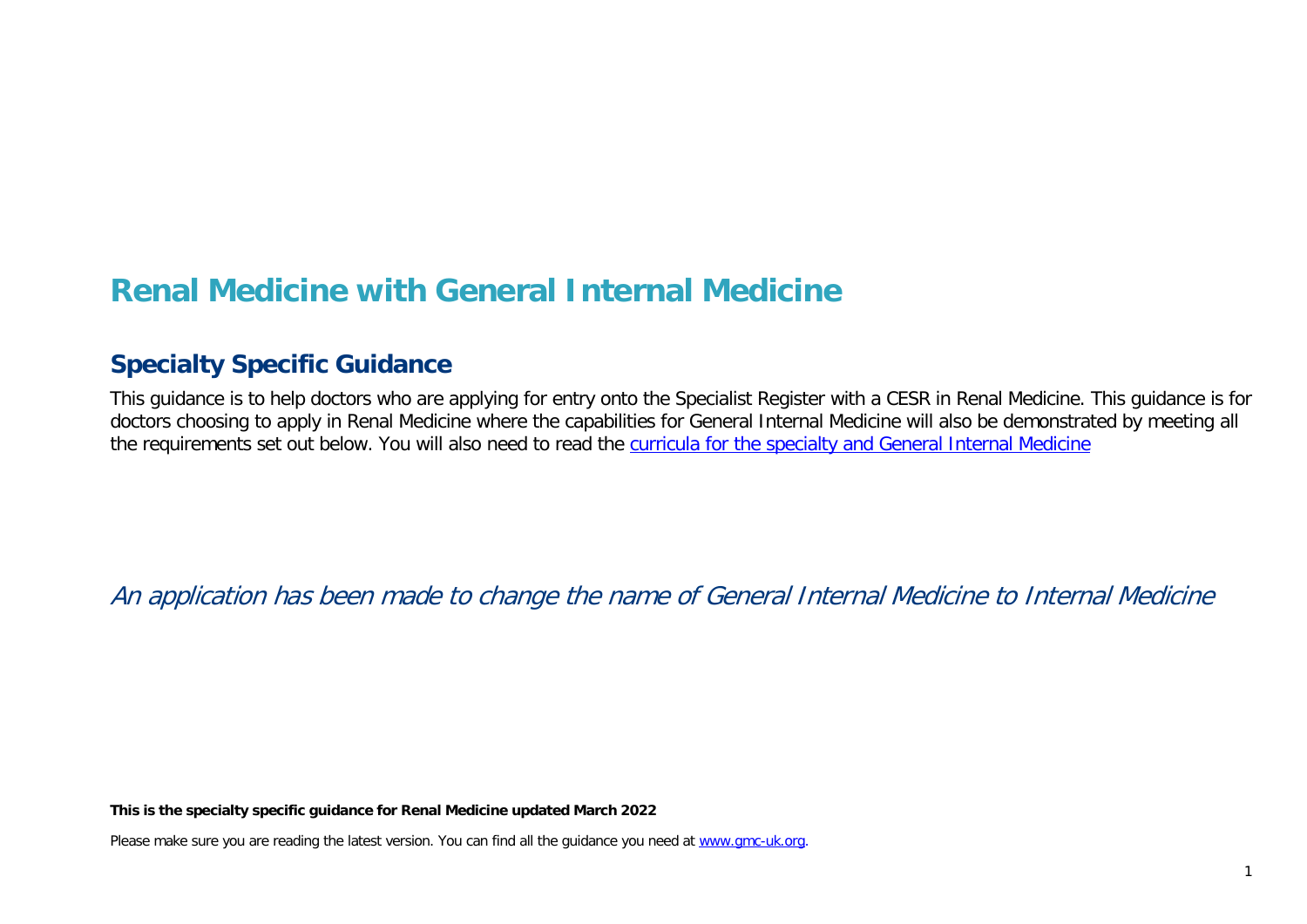## **Introduction**

This document is designed to provide helpful information and guidance to enable you to make an application for a Certificate of Eligibility for Specialist Registration (CESR) in Renal Medicine with General Internal Medicine. This is not a standalone document and should be read in conjunction with the [curricula](https://www.gmc-uk.org/education/standards-guidance-and-curricula/curricula#T) - please see the [Renal Medicine page](https://www.jrcptb.org.uk/specialties/renal-medicine) on the Joint Royal Colleges of Physicians Training Board (JRCPTB) website for more details. You can [contact us](http://www.gmc-uk.org/about/contacts.asp) and ask for advice before you apply.

It is worth noting that it is sometimes more difficult to make a successful CESR application if you have not worked in the NHS. This is because key features of training and practice in the NHS are not always covered in the same way outside it. This might include, for example, multidisciplinary team meetings, appraisal, multisource feedback and patient feedback, safety and quality activity especially in clinical audit and quality improvement projects and other areas. You must look at the curriculum and this guidance carefully to make sure that you can demonstrate equivalence to all the requirements. If you are or have recently been practising in an environment that is not comparable to practice in an NHS Renal Medicine department you might find it useful to consolidate your experience elsewhere before applying.

#### **What is the indicative period of training for a Certificate of Completion of Training (CCT) in Renal Medicine and GIM?**

The indicative period of training for a CCT in Renal Medicine is seven years and it is unlikely that you would achieve all the learning outcomes required for a CCT in a shorter period of time.

The structure of the training programme (in indicative timescales) is as follows:

- Three years of Internal Medicine (stage 1) or four years of Acute Care Common Stem Internal Medicine (ACCS-IM) including MRCP(UK)
- **Four years of specialty training in Renal Medicine and GIM**

Applicants need to demonstrate that they have achieved the learning outcomes required for all stages of the curriculum.

**This is the specialty specific guidance for Renal Medicine updated March 2022**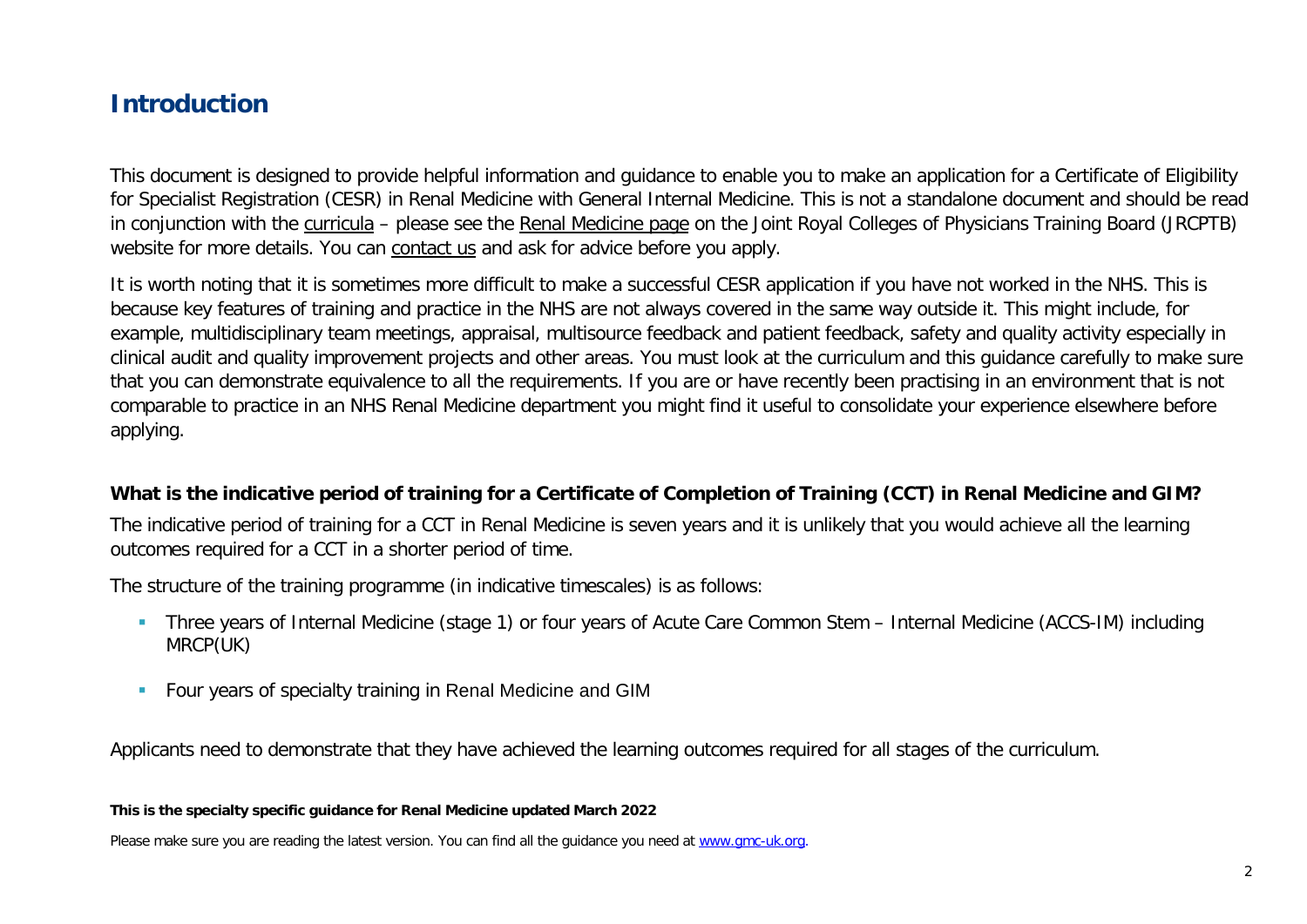#### **Curriculum Framework**

The curriculum is structured into high-level learning outcomes, known as Capabilities in Practice (CiPs). The CiPs are split into generic, clinical and specialty specific capabilities, as outlined below. Acquiring a CESR depends upon you providing evidence that you're working at the level of being entrusted to perform safely and independently for each CiP.

The first six CiPs are generic and shared across all physician specialties, covering the universal requirements of [Good Medical Practice](https://www.gmc-uk.org/-/media/documents/good-medical-practice---english-20200128_pdf-51527435.pdf?la=en&hash=DA1263358CCA88F298785FE2BD7610EB4EE9A530) and the [Generic Professional Capabilities \(GPC\) framework.](https://www.gmc-uk.org/-/media/documents/generic-professional-capabilities-framework--0817_pdf-70417127.pdf)

The eight clinical CiPs describe the clinical tasks or activities which are essential to the practice of Internal Medicine and the six specialty CiPs describe the specialty-specific clinical tasks or activities which are essential to the practice of Renal Medicine. The CiPs have been mapped to the GPC domains to reflect the professional generic capabilities required to undertake the clinical tasks.

The range of experience needed to achieve the CiPs is outlined in the curriculum – this covers different settings, contexts, clinical problems, conditions and stages of a person's life and illness.

#### **Generic CiPs**

- 1. Able to function successfully within NHS organisational and management systems
- 2. Able to deal with ethical and legal issues related to clinical practice
- 3. Communicates effectively and is able to share decision making, while maintaining appropriate situational awareness, professional behaviour and professional judgement
- 4. Is focussed on patient safety and delivers effective quality improvement in patient care
- 5. Carries out research and manages data appropriately
- 6. Acts as a clinical teacher and clinical supervisor

#### **Clinical CiPs**

- 1. Managing an acute unselected take
- 2. Managing the acute care of patients within a medical specialty service
- 3. Providing continuity of care to medical inpatients, including management of comorbidities and cognitive impairment
- 4. Managing patients in an outpatient clinic, ambulatory or community setting, including management of long term conditions

#### **This is the specialty specific guidance for Renal Medicine updated March 2022**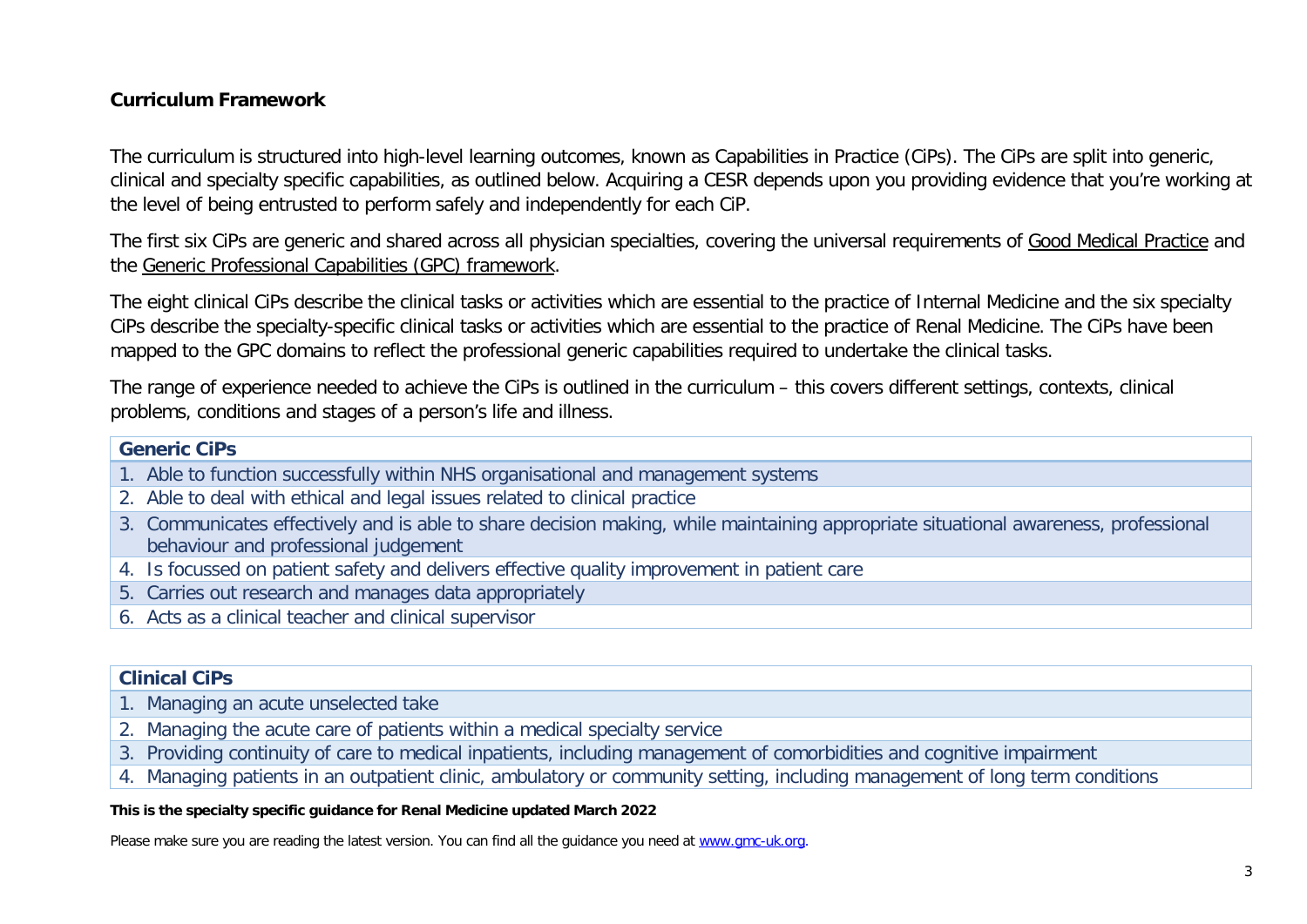- 5. Managing medical problems in patients in other specialties and special cases
- 6. Managing a multi-disciplinary team including effective discharge planning
- 7. Delivering effective resuscitation and managing the acutely deteriorating patient
- 8. Managing end of life and applying palliative care skills

#### **Specialty Specific CiPs**

- 1. Running a renal ward
- 2. Managing a haemodialysis and peritoneal dialysis programme
- 3. Running an acute renal referral service
- 4. Managing patients with chronic kidney disease (CKD) stages 1-5
- 5. Understanding of subspecialty clinical services
- 6. Managing renal transplant patients

#### **Submitting your evidence**

Please keep the following in mind when gathering your evidence:

- The evaluators want to see quality, relevant evidence to demonstrate the required CiPs. It's more important to carefully select your evidence and present it in an organised way, than provide large volumes of minimally relevant evidence
- **Triangulated evidence will make a stronger application**
- Evidence of your recent practice (i.e. less than 5 years old) will be given more weight, as it reflects current capabilities
- **Your evidence must be legible**

All your evidence, other than qualifications you're getting authenticated, **must** be accompanied by a proforma signed by the person who is attesting to the validity and accuracy of your evidence (your verifier). It's very important that you read an explanation of how to do this in our [important notice about evidence.](http://www.gmc-uk.org/doctors/evidence_notice.asp)

You will also need to submit translations of any documents that are not in English. Please ensure the translations you submit meet our [translation requirements.](http://www.gmc-uk.org/doctors/translations.asp)

#### **This is the specialty specific guidance for Renal Medicine updated March 2022**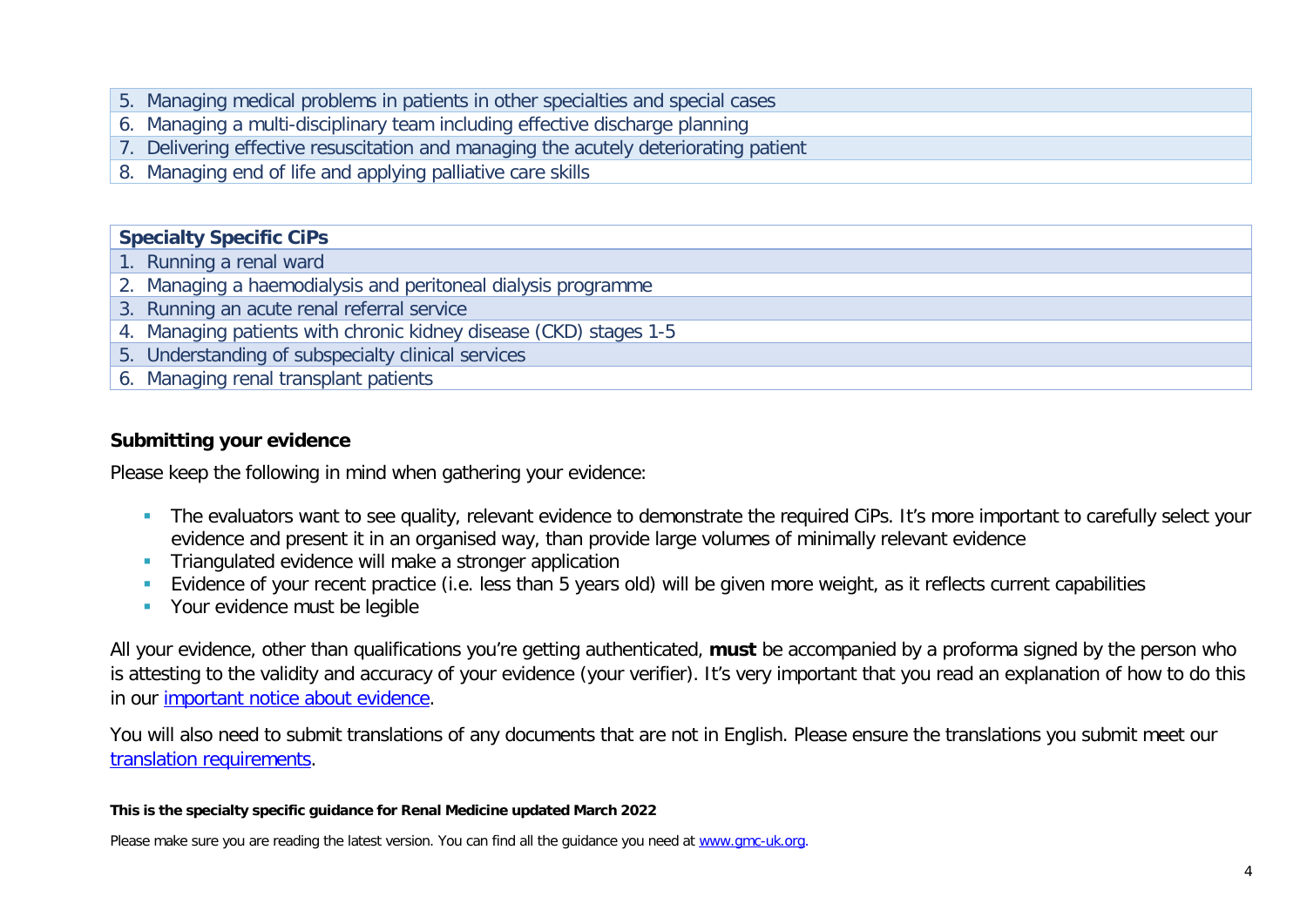Your evidence **must** be accurate and may be verified at source should we have any queries or justifiable doubts about the accuracy of your evidence. All evidence submitted will be cross checked against the rest of your application and documents.

#### Anonymising your evidence

It is important that you anonymise your evidence before you submit it to us. You **must** remove:

- **All patient identifying details**
- Details of patients' relatives
- Details of colleagues that you have assessed, written a reference for, or who have been involved in a complaint you have submitted

This includes:

- **Names (first and last)**
- **Addresses**
- **Contact details such as phone numbers or email addresses**
- NHS numbers
- **•** Other individual patient numbers
- **GMC** numbers

The following details **don't** need to be anonymised:

- **Gender**
- Date of birth

It is your responsibility to make sure that your evidence has been anonymised. Evidence which has not been anonymised will be returned to you. More information can be found on our [website.](https://www.gmc-uk.org/registration-and-licensing/join-the-register/registration-applications/cesr-cegpr-application-process/anonymisation)

#### **This is the specialty specific guidance for Renal Medicine updated March 2022**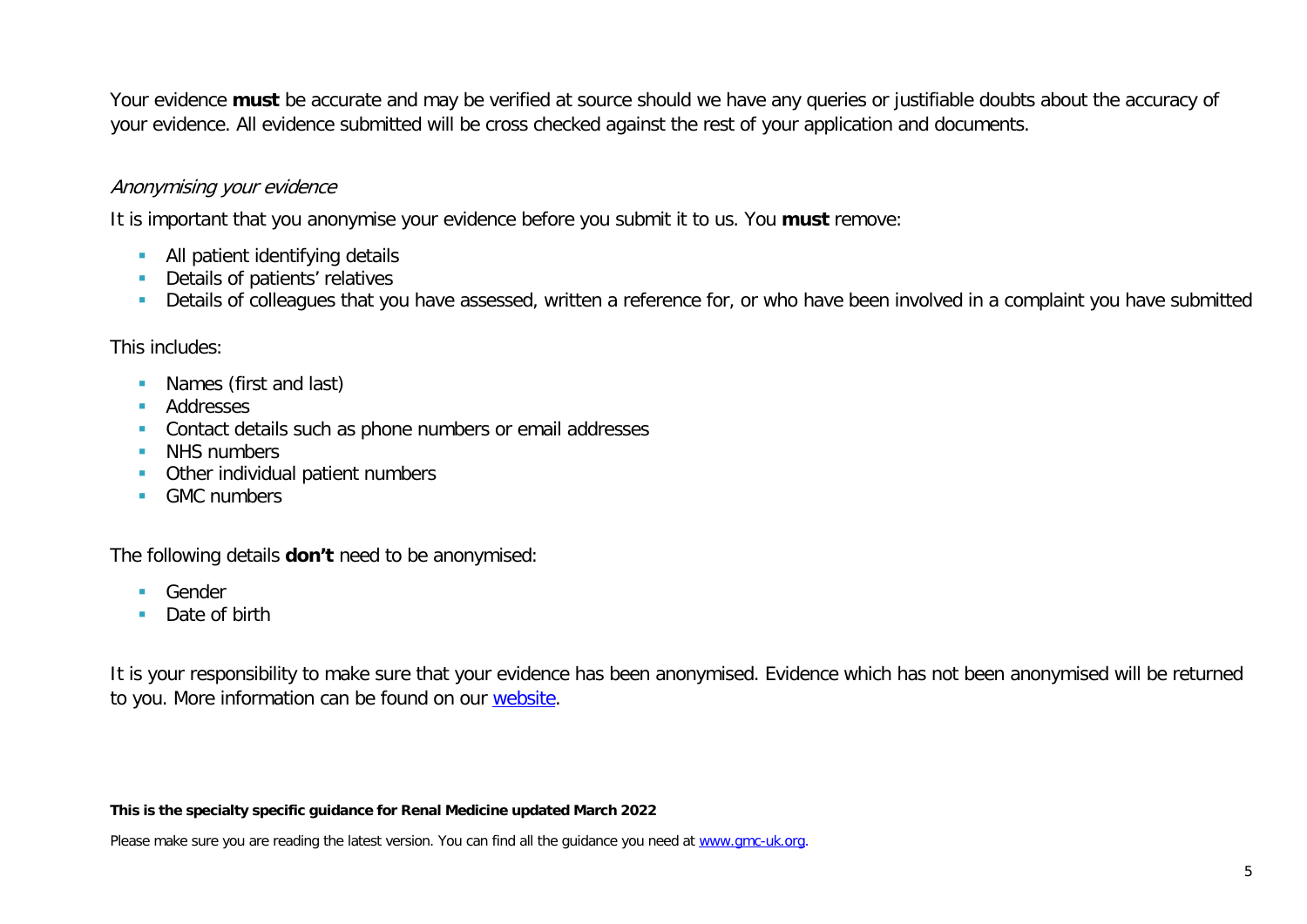#### How much evidence to submit

#### **As a general guide, most applications are expected to include around 100 electronically uploaded documents. You must ensure that you follow our guidance on how to present and group your evidence in the online application.**

The total number of documents and assessments presented is less important than the quality of the documents, and the breadth of cases covered. This allows the evaluators to form reliable judgements of performance and capabilities.

This guidance on documents to supply is not exhaustive and you may have alternative evidence. You do not necessarily have to supply every type of evidence listed, but you must submit sufficient evidence to address each of the required learning outcomes and the associated capabilities. We recognise that you may not have all the evidence that is required but it will help us process your application more quickly if you ensure that you only submit evidence that is directly relevant. Triangulation of evidence will strengthen an application, and we recommend that you delay submitting an application until you have achieved this.

Your evidence **must** cover the knowledge, skills and experience to demonstrate the required CiPs in all areas of the curriculum. You should focus on providing **good quality** evidence, rather than quantity. You are advised to review the curriculum and ARCP decision aid to see what is expected from doctors in training in the UK.

You should bear in mind the following points:

- **Evidence should show that you are able to assess and offer a first opinion in any setting and for any age**
- Don't duplicate evidence that is relevant to more than one CiP you should include one copy and list it under each relevant CiP (cross referencing)
- Evidence should only be cross referenced where it adds significant support to a CiP
- **Evidence should be provided from a variety of clinical settings.**

**Our [guidance](https://www.gmc-uk.org/-/media/documents/sat---cesr-cegpr-online-application---user-guide---dc11550_pdf-76194730.pdf) on compiling your evidence will help you to decide what is relevant and what is not. We recommend that you read it carefully.**

#### **This is the specialty specific guidance for Renal Medicine updated March 2022**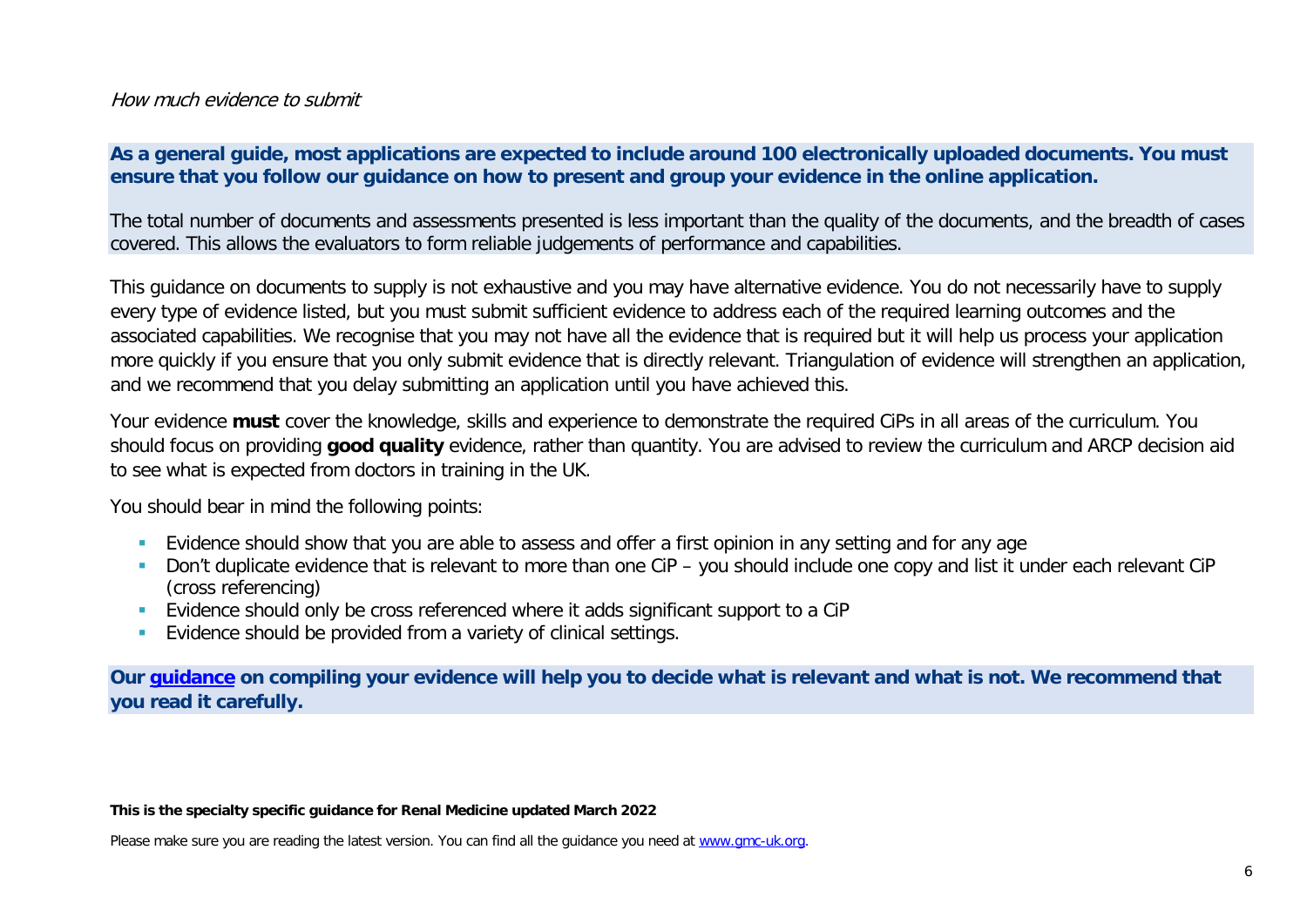#### Organising your evidence

Your evidence will need to be organised to reflect the structure of the online application. You need to gather your evidence by CiP and then attach this under the relevant section in your online application.

Please refer to our user quide for information on grouping and uploading your evidence.

Your evidence must be mapped to the curriculum by providing primary evidence for knowledge, skills and qualifications to demonstrate the required CiPs for all areas of the curriculum. If evidence is missing from any area of the curriculum, your application may be unsuccessful.

You will not be able to compensate for shortfalls in your evidence of training and experience in a particular area, by providing extra evidence in other areas.

## **Tips for a successful application**

In our experience, CESR applications fail because they provide inadequate or poor evidence of current capability covering the entire curriculum. Below are some tips for you to consider when making an application:

- Before submitting an application, you should review the current CCT curriculum in conjunction with this document. A strong CESR application will provide evidence to demonstrate that knowledge, skills and experience are equivalent in both the breadth and level of capability, to that set out in the curriculum
- Provide evidence of your **current capability** in all areas of the curriculum. This includes the maintenance of CiPs and key skills over the last five years – all evidence should be clearly linked to the CiPs
- **Provide evidence demonstrating core medical knowledge and application of this knowledge in practice to the level of completion of set of completion of** Internal Medicine stage 1 training. This can be demonstrated through the generic and clinical CiPs of the curriculum. Applicants will need MRCP (UK) or equivalent.

#### **This is the specialty specific guidance for Renal Medicine updated March 2022**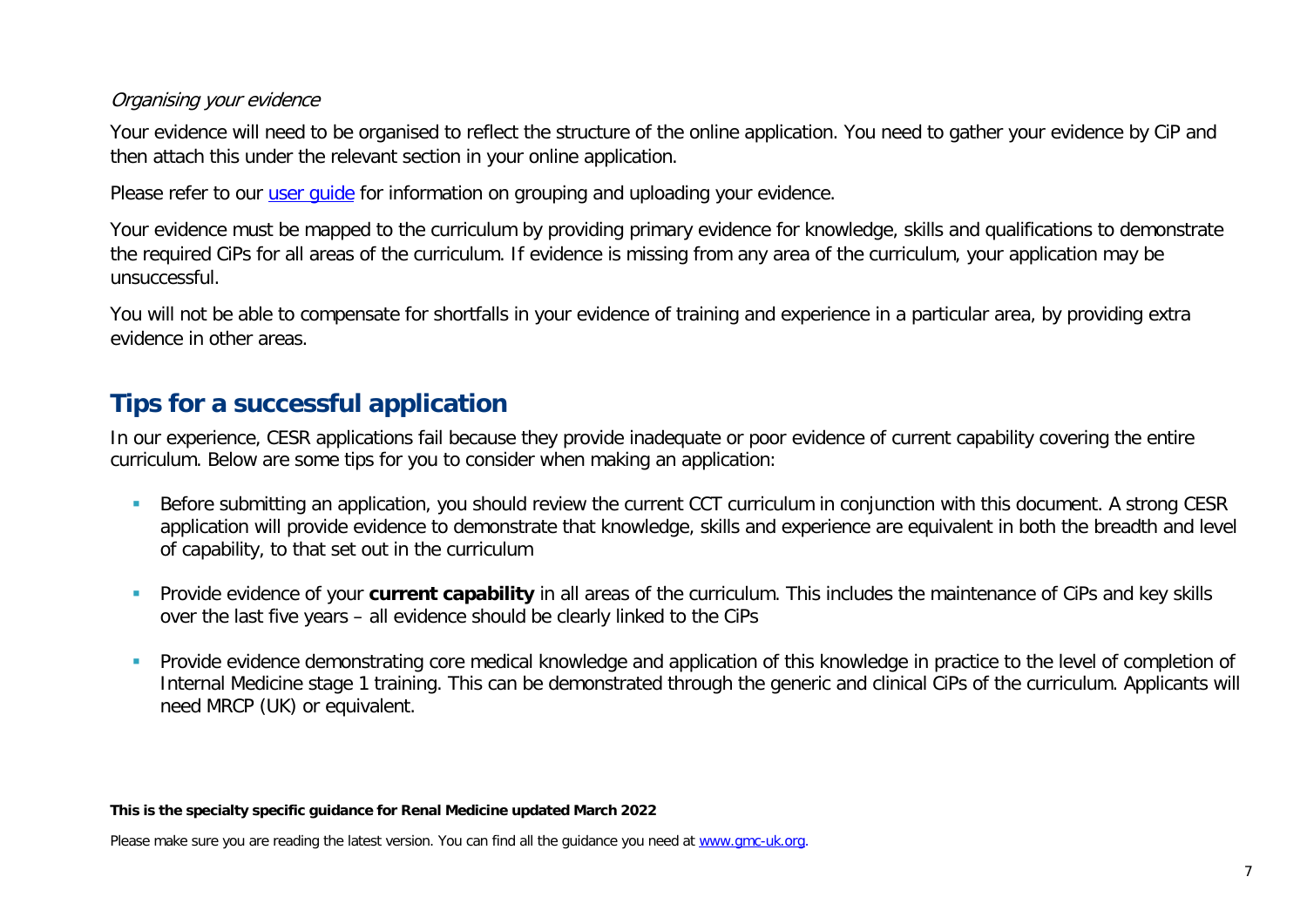- **Present your evidence in a clear, logical manner. You should refer to our user quide for advice on how to group, title and upload** your evidence
- Ensure your referees can provide detailed support for your key skills across all (or most) areas of the curriculum and understand the requirements for specialist training and registration in the UK
- **Provide evidence of managing a broad range of patients, as seen daily by Renal Medicine doctors in the UK**
- **Provide evidence of your clinical capability across the range of experience, ages and settings**
- Ensure your evidence demonstrates you are entrusted to act at consultant level across all of the specialty CiPs

**We strongly recommend that you closely match your experiences against the current curriculum and provide evidence of equivalence across all areas.** 

## **How your evidence can be used to demonstrate key capabilities in different CiPs**

You will notice that some of the suggested evidence is listed more than once. This is because these documents are relevant to more than one CiP. For example, MSF can be used to demonstrate competence in most CiPs – therefore, you can use the same MSF to demonstrate the required capability across several CiPs

If you have a document that is relevant to more than one CiP, don't include multiple copies of it. Instead, provide one copy and list it in your application under each relevant CiP, stating that the document is located elsewhere, and you'd like to cross reference it.

Below is a list of evidence that are relevant to most CiPs – it is by no means exhaustive, and you are encouraged to submit a variety of evidence.

**This is the specialty specific guidance for Renal Medicine updated March 2022**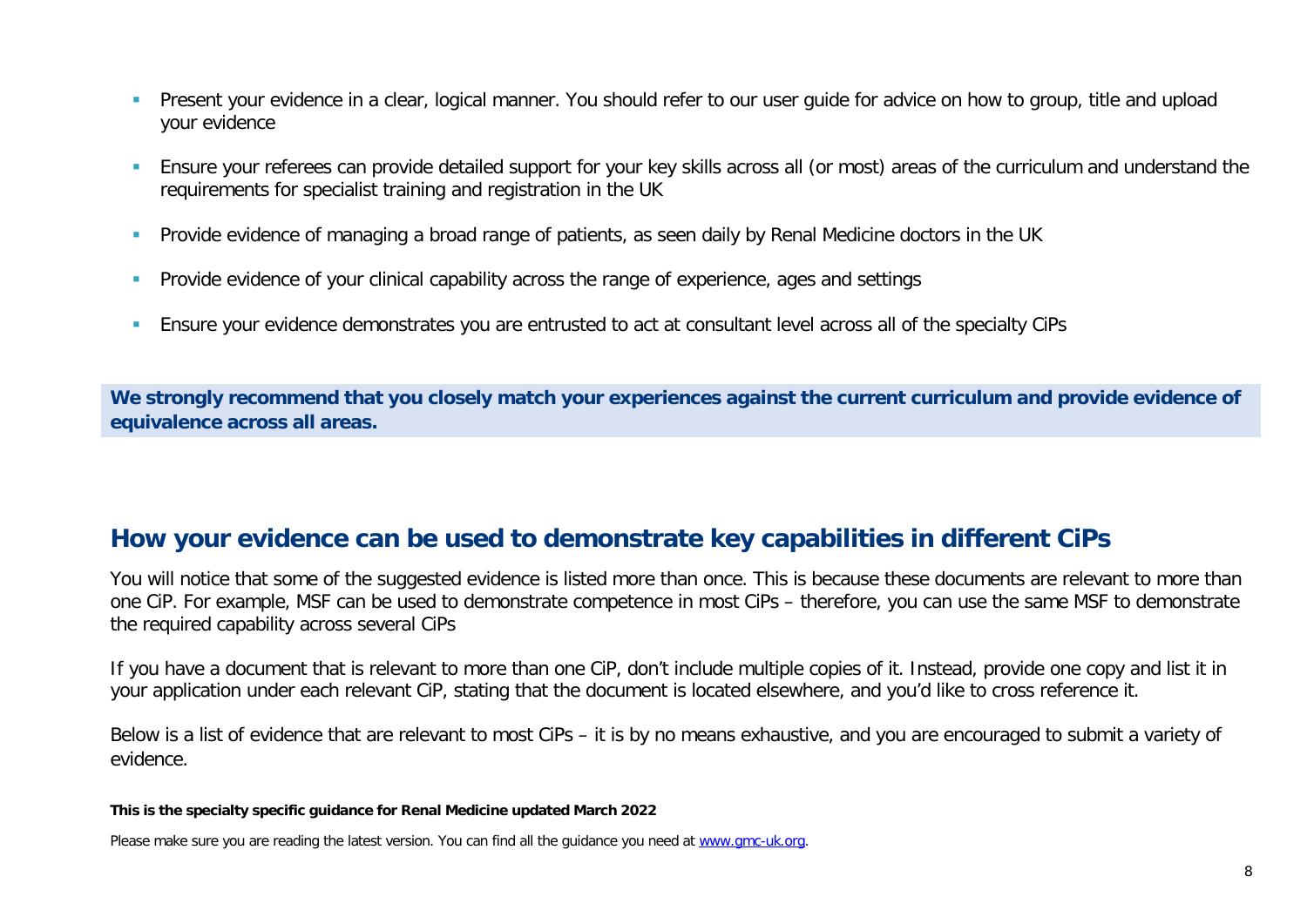| Evidence /<br>requirement                                                                         | <b>About</b>                                                                                                                                                                                                                                                                                                                                  | <b>Minimum</b><br>expectation                                                                                    |
|---------------------------------------------------------------------------------------------------|-----------------------------------------------------------------------------------------------------------------------------------------------------------------------------------------------------------------------------------------------------------------------------------------------------------------------------------------------|------------------------------------------------------------------------------------------------------------------|
| <b>Supervised Learning Events (SLEs)</b>                                                          |                                                                                                                                                                                                                                                                                                                                               |                                                                                                                  |
| <b>Acute Care</b><br><b>Assessment Tool</b><br>(ACAT)                                             | These should have been undertaken with a consultant. Each ACAT must include a<br>minimum of 5 cases and should be used for global assessment of an applicant's<br>performance on take, or on presenting new patients on ward rounds, encompassing both<br>individual cases and overall performance (eg prioritisation, working with the team) | 12 ACATs for GIM<br><b>6 ACATs for Renal</b><br>Medicine (one per<br>Specialty CiP)                              |
| <b>Case-based</b><br>discussion and/<br>or mini-clinical<br>evaluation<br>exercise (mini-<br>CEX) | These should have been undertaken with a consultant.<br>CbDs and Mini-CEXs should cover different aspects of the specialty and Internal Medicine.                                                                                                                                                                                             | 24 more SLEs,<br>comprised of a mix of<br><b>CbDs and Mini-CEXs</b><br>(including two for each<br>Specialty CiP) |
|                                                                                                   | <b>Workplace Based Assessments (WPBAs)</b>                                                                                                                                                                                                                                                                                                    |                                                                                                                  |
| <b>Direct</b><br><b>Observation of</b><br><b>Procedural Skills</b>                                | Evidence of procedural competence as specified in the table below.<br>One summative DOPS must be provided for each procedure for which an applicant must<br>he compatent to nexterna unounceded                                                                                                                                               | 7 DOPS                                                                                                           |

#### **A description of the assessments below, together with template forms, can be found on the [JRCPTB website](https://www.jrcptb.org.uk/assessment/workplace-based-assessment)**

|                                                                              | <b>Workplace Based Assessments (WPBAs)</b>                                                                                                                                                       |                                                         |
|------------------------------------------------------------------------------|--------------------------------------------------------------------------------------------------------------------------------------------------------------------------------------------------|---------------------------------------------------------|
| <b>Direct</b><br><b>Observation of</b><br><b>Procedural Skills</b><br>(DOPS) | Evidence of procedural competence as specified in the table below.<br>One summative DOPS must be provided for each procedure for which an applicant must<br>be competent to perform unsupervised | 7 DOPS                                                  |
| <b>Multiple</b><br><b>Consultant</b><br><b>Reports</b>                       | These must each be completed by a minimum of four different consultants.                                                                                                                         | 2 MCRs, completed at<br>a minimum of two<br>years apart |

**This is the specialty specific guidance for Renal Medicine updated March 2022**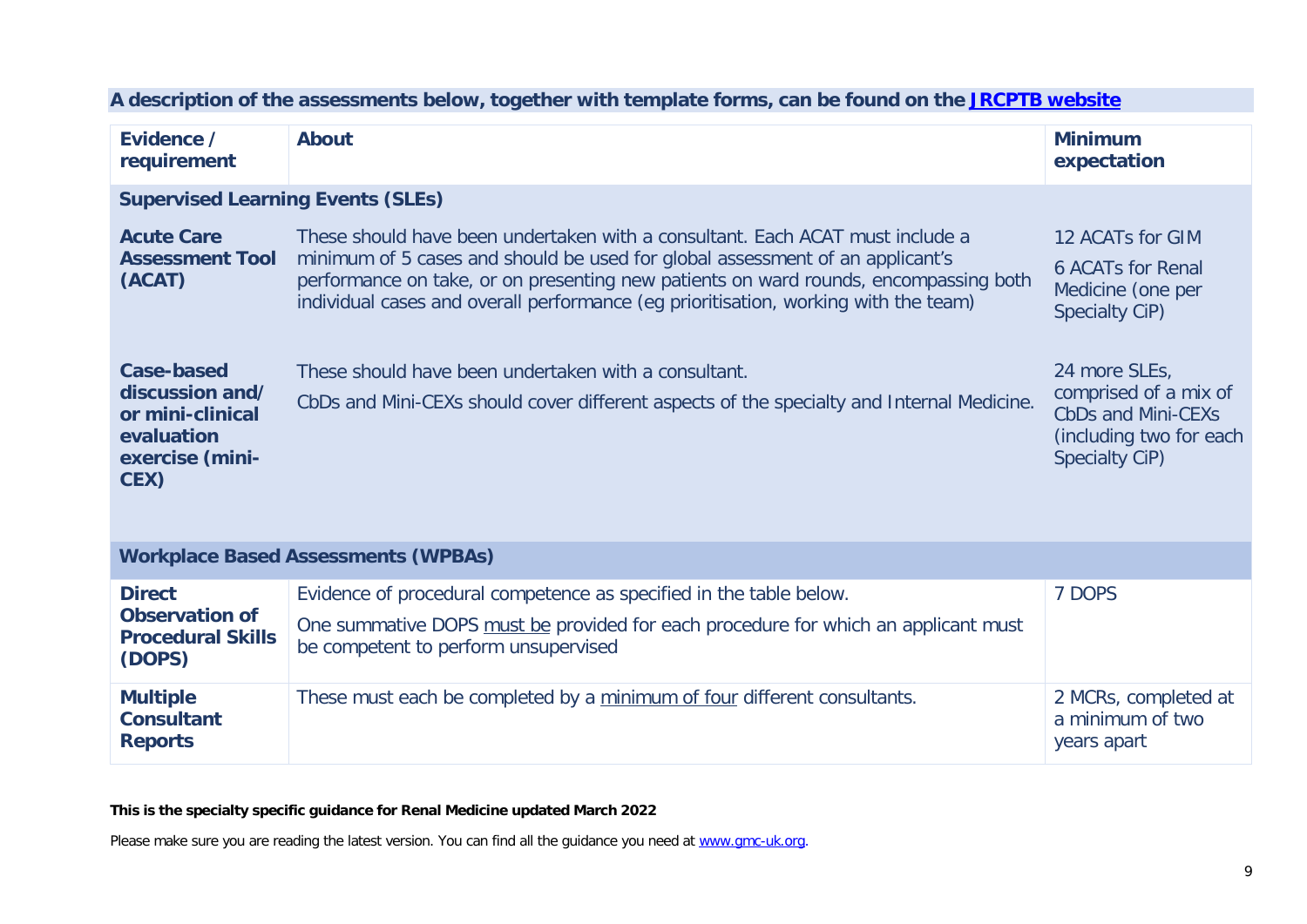| <b>Quality</b><br><b>Improvement</b><br><b>Project</b><br><b>Assessment Tool</b><br>(QIPAT) | Can be used to demonstrate active involvement in service audit or development projects.                                                                                                                                                                                                                                                                                                                                                                                                                                                                                                                                                            | 1 completed in last 12<br>months |
|---------------------------------------------------------------------------------------------|----------------------------------------------------------------------------------------------------------------------------------------------------------------------------------------------------------------------------------------------------------------------------------------------------------------------------------------------------------------------------------------------------------------------------------------------------------------------------------------------------------------------------------------------------------------------------------------------------------------------------------------------------|----------------------------------|
| <b>Patient Survey</b><br>(PS)                                                               | Formal patient feedback is strong evidence as it's an anonymous feedback exercise. It<br>should include approximately 15 patients. The JRCPTB has a template available on their<br>website. A reflective entry reflecting on the survey must be made.<br>If it is not possible to provide a formal patient survey an applicant could provide<br>alternative evidence. However, this must provide equivalent details and breadth of<br>information.<br>Alternative evidence could include:<br>• Thank you letters/cards from patients<br>• Statements from referees<br>• Testimonial letters from colleagues<br>• Feedback from patients/colleagues | 1 completed in last 12<br>months |
| <b>Teaching</b><br>observation (TO)                                                         | At least one should be completed by a consultant in the specialty.                                                                                                                                                                                                                                                                                                                                                                                                                                                                                                                                                                                 | 1 completed in last 12<br>months |
| <b>Multi Source</b><br><b>Feedback (MSF)</b>                                                | MSF is a strong piece of evidence as it is an anonymous feedback exercise.<br>Minimum of one in the year before the application has been submitted – any available<br>from the last 5 years should also be submitted.<br>MSF should include approximately 12 colleagues, including medical and non-medical<br>sources.                                                                                                                                                                                                                                                                                                                             | 1 completed in last 12<br>months |
| <b>Other evidence</b>                                                                       |                                                                                                                                                                                                                                                                                                                                                                                                                                                                                                                                                                                                                                                    |                                  |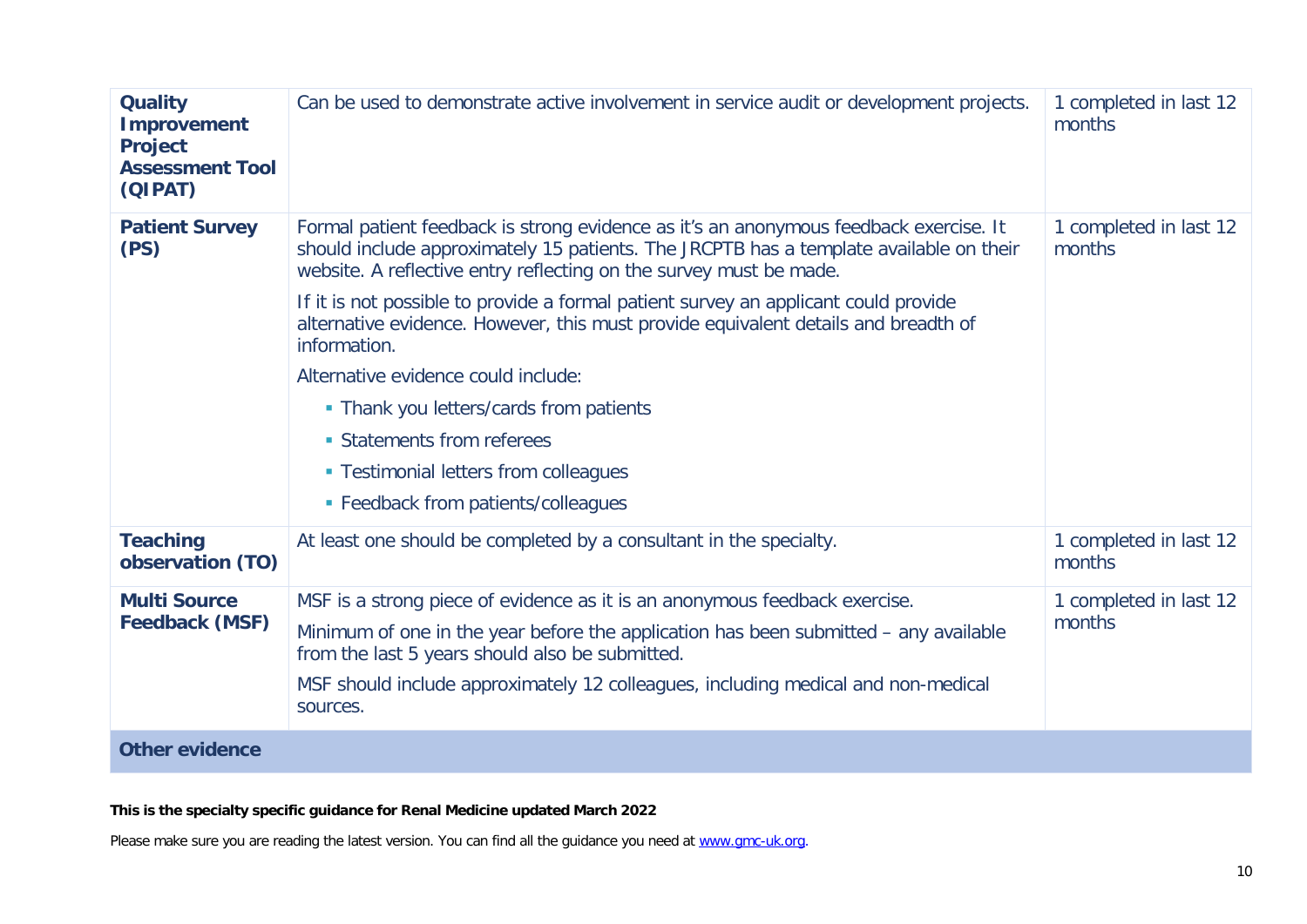| To be included in<br>the portfolio of<br>evidence                       | <b>- Appraisal</b> is good evidence of engaging with systems, processes and mandatory<br>requirements and demonstrates performance (clinical and non-clinical)<br>• Reflective diaries/ evidence of self-reflection<br><b>Supervisor report</b> reports from trainers and supervisors are important evidence to<br>affirm and support capabilities and performance in both clinical and non-clinical<br>activities. JRCPTB provides a Multiple Consultant Report (MCR) template for the<br>purpose of these reports of which there should be 4 in the last 12 months.<br><b>- Logbooks</b> must cover the last 5 years and show the type of procedures you<br>performed and your role in the procedure<br><b>Training events</b> (courses, study days, meetings) over the last five years<br><b>Evidence of seeing patients</b> over the last five years covering a range of settings,<br>referral contexts, conditions, stages of illness, ages<br>• Academic activities<br>• Management activities<br><b>Structured reports</b> | 4 completed in the last<br>12 months |
|-------------------------------------------------------------------------|-----------------------------------------------------------------------------------------------------------------------------------------------------------------------------------------------------------------------------------------------------------------------------------------------------------------------------------------------------------------------------------------------------------------------------------------------------------------------------------------------------------------------------------------------------------------------------------------------------------------------------------------------------------------------------------------------------------------------------------------------------------------------------------------------------------------------------------------------------------------------------------------------------------------------------------------------------------------------------------------------------------------------------------|--------------------------------------|
| <b>Continuing</b><br><b>Professional</b><br><b>Development</b><br>(CPD) | CPD represents the acquisition and maintenance of knowledge, skills and key skills.<br>Courses you may want to provide evidence of include:<br>Life support<br>Teaching<br>Simulation<br>Management<br>Research methodology<br><b>Business</b><br>Communication                                                                                                                                                                                                                                                                                                                                                                                                                                                                                                                                                                                                                                                                                                                                                                   |                                      |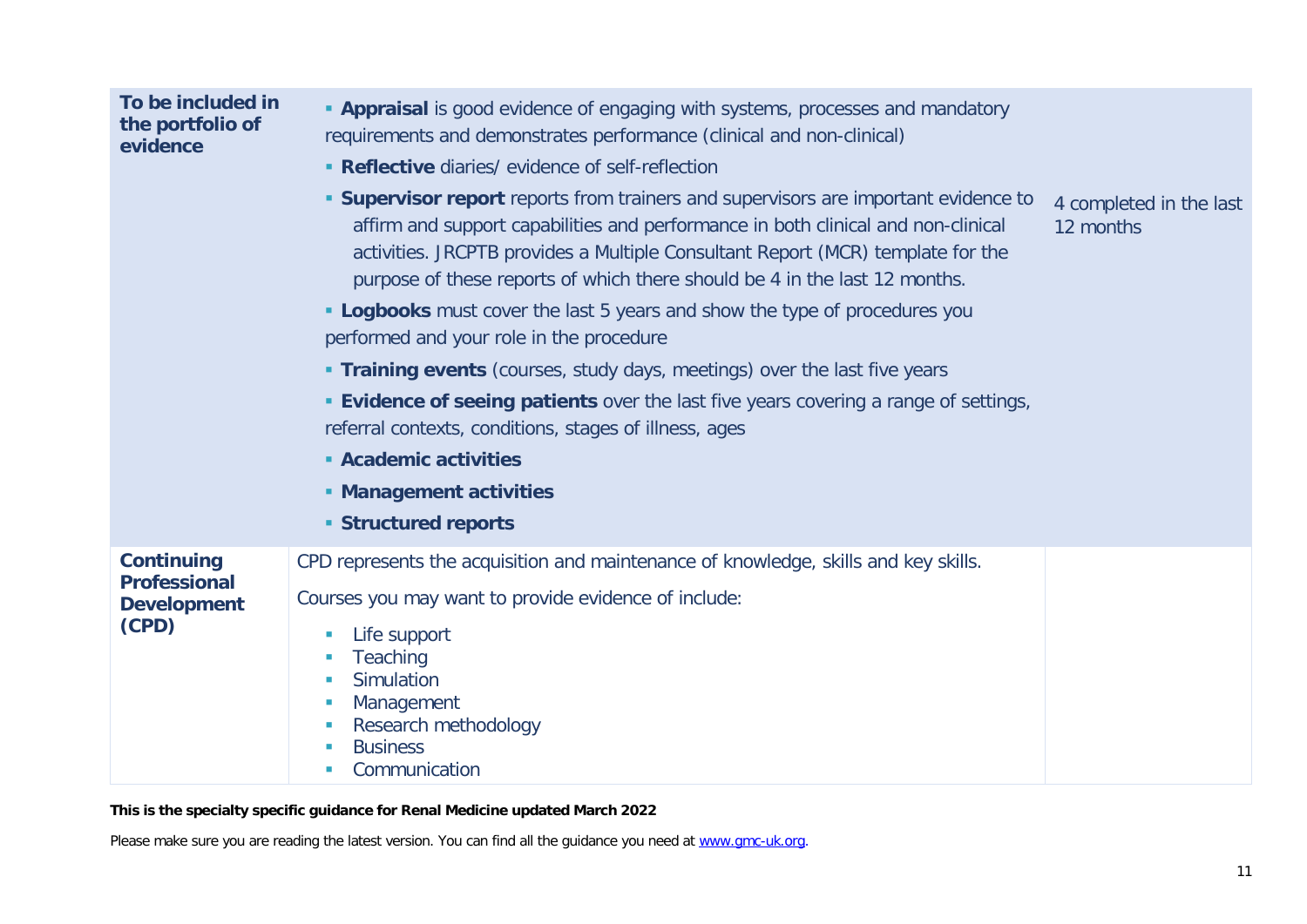| Education                                                                                                                                          |
|----------------------------------------------------------------------------------------------------------------------------------------------------|
| Examples of evidence could include a personal, reflective diary of learning achievements,<br>in addition to detailed evidence of courses attended. |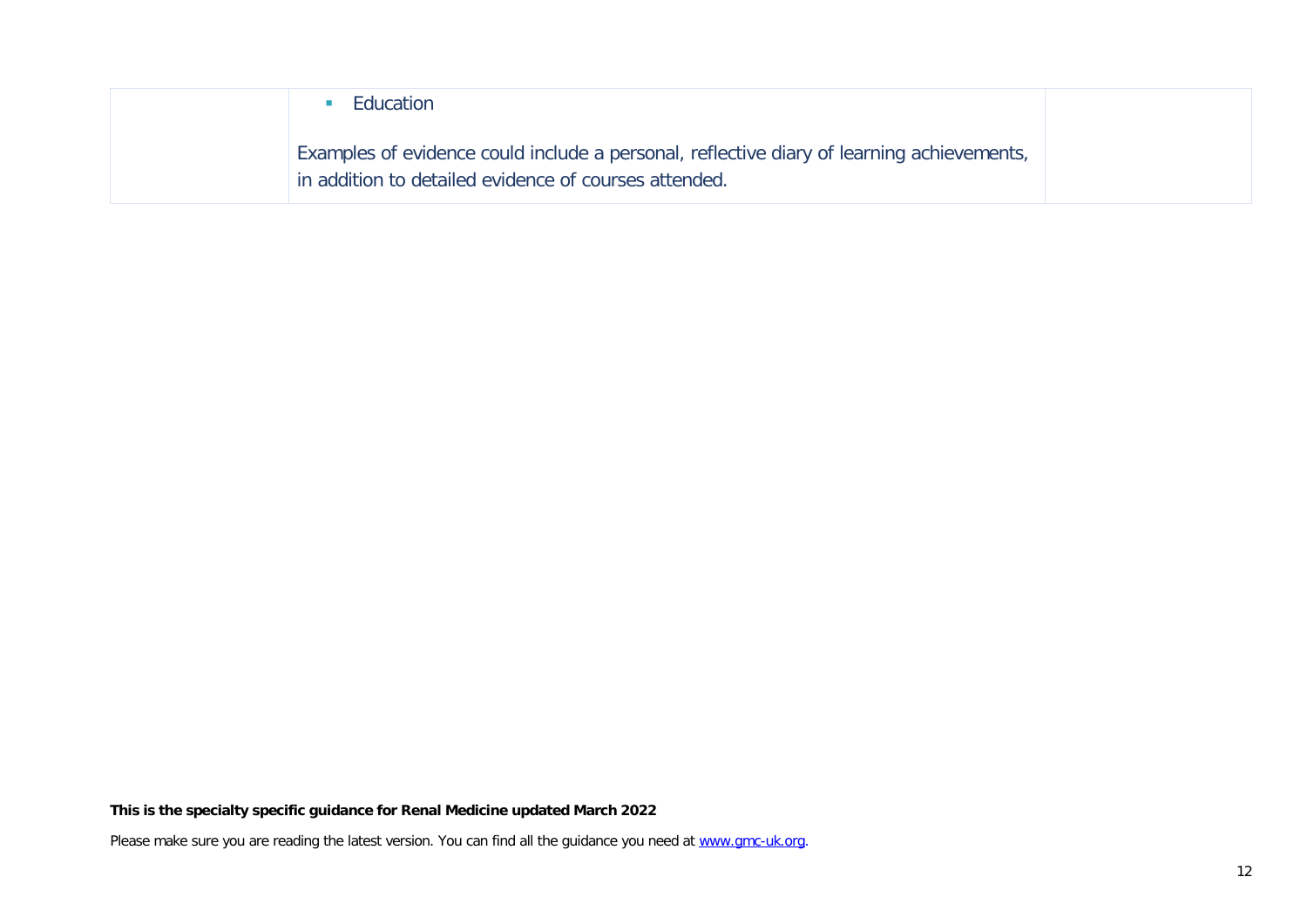#### **Evidence of training and qualifications**

Substantial primary evidence for any previous training towards a medical qualification should **only** be submitted if the training is directly relevant to your CESR capabilities **and** dates from the past five years. Otherwise, certificates of completion are sufficient evidence of training.

| <b>Primary medical qualification</b><br>(PMQ) | If you hold full registration with us, you do not need to submit your PMQ as we saw it when we<br>assessed your application for registration.<br>If you do not hold registration, you will need to have your PMQ independently verified by ECFMG<br>before we can grant you full registration with a licence to practise.<br>You can find out more about primary source verification on our website.<br>You only need to get your PMQ verified by ECFMG. The rest of your evidence should be verified in<br>line with our quidance.                                                                      |
|-----------------------------------------------|----------------------------------------------------------------------------------------------------------------------------------------------------------------------------------------------------------------------------------------------------------------------------------------------------------------------------------------------------------------------------------------------------------------------------------------------------------------------------------------------------------------------------------------------------------------------------------------------------------|
| <b>Specialist medical</b><br>qualification(s) | Please provide an <b>authenticated copy</b> of any specialist medical qualifications you hold.<br>Evidence of completion of full <b>MRCP(UK)</b> or equivalent.<br>The MRCP(UK) is comprised of three tests, designed to assess acquisition of the full range of<br>knowledge, skills and behaviour, as well as clinical understanding and execution, as detailed in the<br>UK curriculum for Core Medical/Internal Medicine Training. For further information on the<br>MRCP(UK), click here.<br>Evidence of completion of the European Specialty Examination in Nephrology (ESENeph)<br>or equivalent. |

#### **This is the specialty specific guidance for Renal Medicine updated March 2022**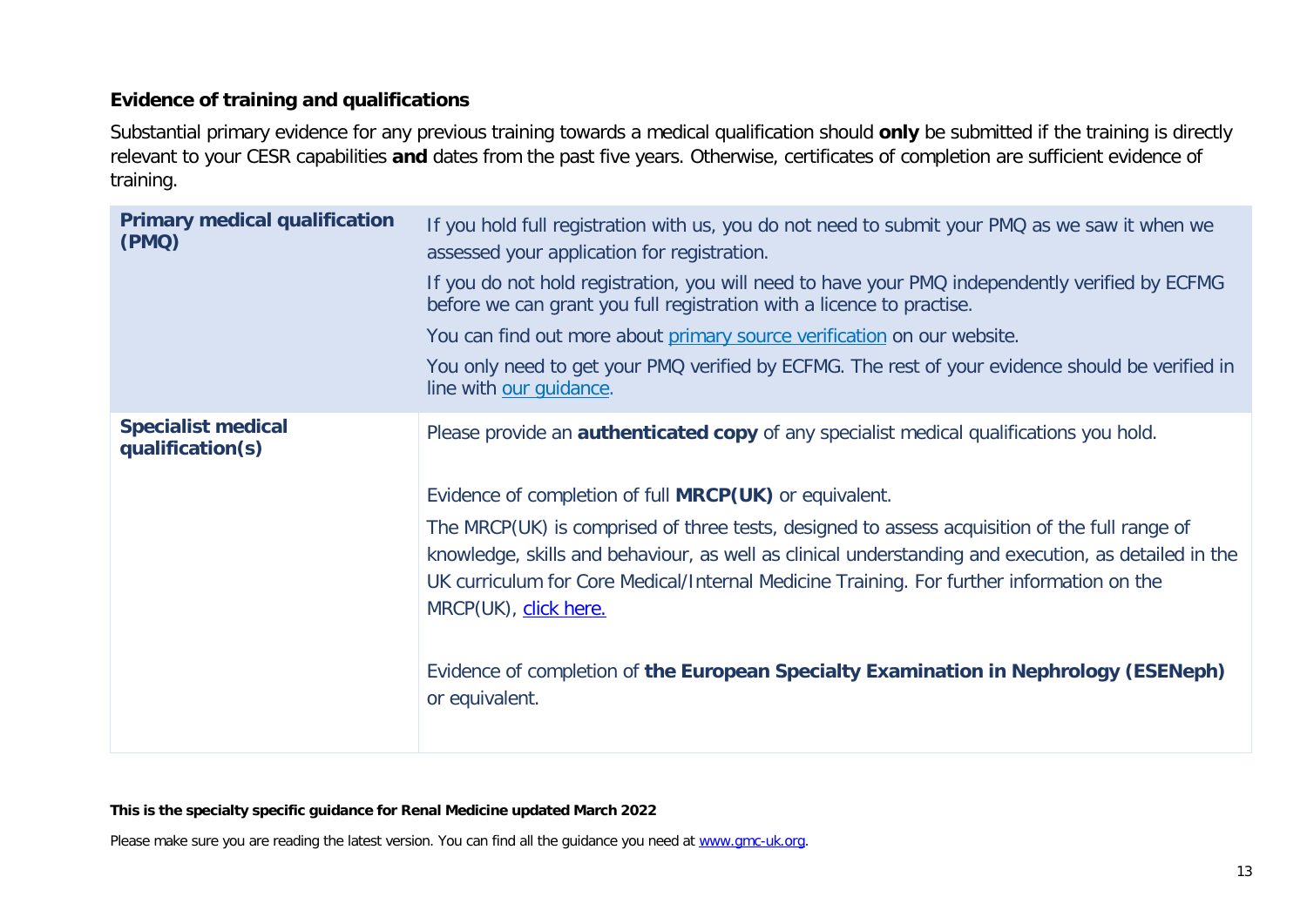|                                                  | There are no qualifications from outside Europe that enable automatic entry to the Specialist<br>Register in any specialty. An evaluation is made based on an applicant's whole career and<br>therefore two applicants with the same qualifications but different training and/or experience may<br>not receive the same decision.                                                                                                                                             |
|--------------------------------------------------|--------------------------------------------------------------------------------------------------------------------------------------------------------------------------------------------------------------------------------------------------------------------------------------------------------------------------------------------------------------------------------------------------------------------------------------------------------------------------------|
|                                                  | If your specialist medical qualification is from outside the UK, please ensure that you provide the<br>following evidence in addition to your qualification:<br>o Training curriculum or examination syllabus<br>Formal period assessments completed during training (these may be older than 5 years)<br>$\circ$                                                                                                                                                              |
| <b>Recent specialist training</b>                | If you have worked in posts approved for a specialist training programme for a relevant<br>qualification outside the UK in the past five years, please provide an authenticated copy of the<br>curriculum or syllabus that was in place when you undertook your training.                                                                                                                                                                                                      |
|                                                  | If a formal curriculum or syllabus (including assessment methods) is not available please provide a<br>letter from the awarding body outlining the content of the training programme or examination.                                                                                                                                                                                                                                                                           |
|                                                  | You must provide evidence of formal periodic assessment during your training. This evidence must<br>have been completed at the time the training was undertaken (if it is completed retrospectively<br>less weight will be given to the information provided). If you do not supply formal assessment<br>documents, the curriculum must demonstrate how you were assessed. A detailed letter of<br>verification from an educational supervisor would satisfy this requirement. |
|                                                  | If areas for development were highlighted, please provide evidence to demonstrate that you have<br>subsequently addressed them.                                                                                                                                                                                                                                                                                                                                                |
|                                                  | If you have undertaken approved specialty training towards a CCT or CESR(CP) in this specialty in<br>the UK in the past five years, you should provide a copy of your ARCPs.                                                                                                                                                                                                                                                                                                   |
| <b>Specialist registration outside</b><br>the UK | Please provide an <b>authenticated copy</b> of details of the registration requirements of that<br>authority.                                                                                                                                                                                                                                                                                                                                                                  |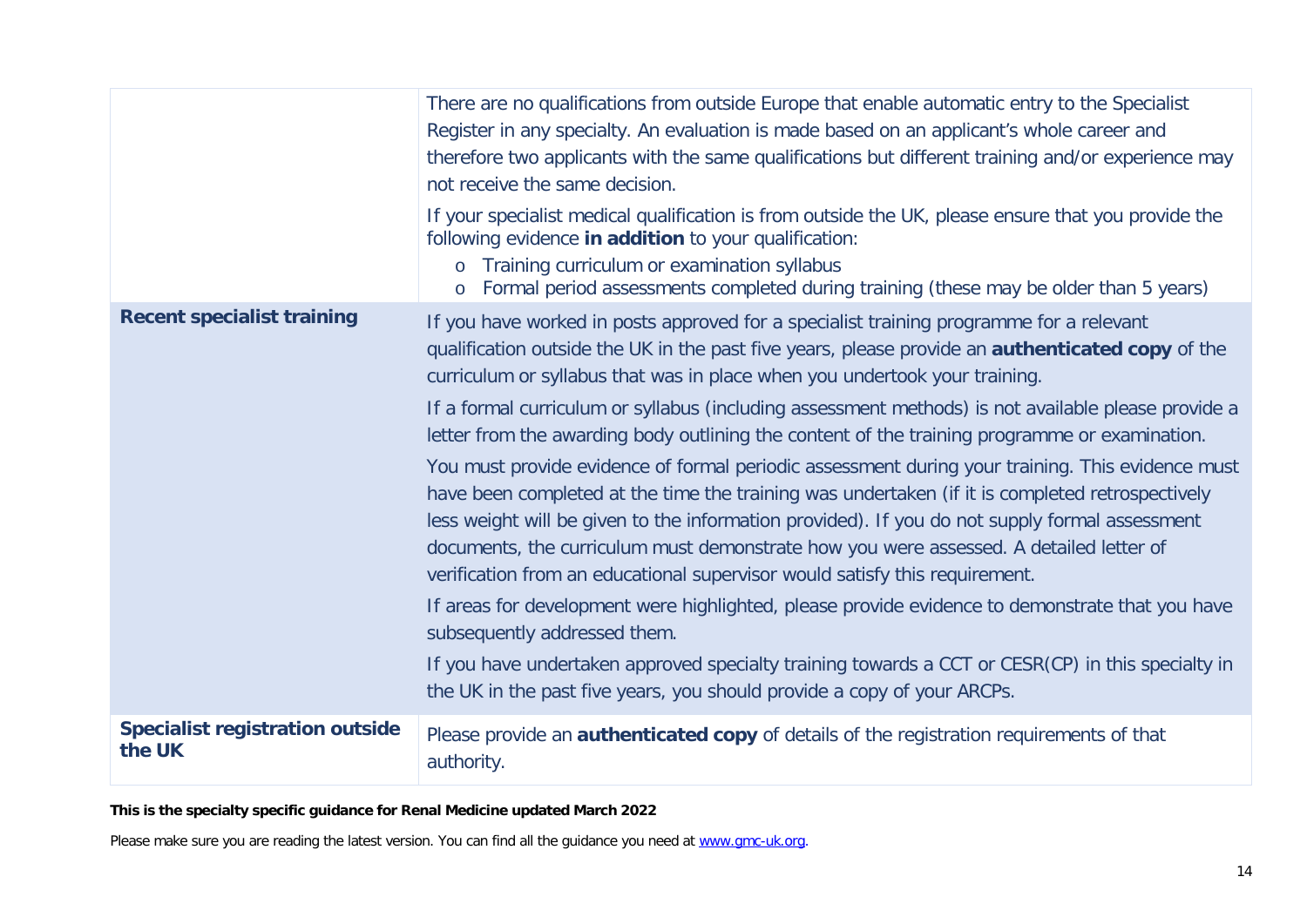You may include postgraduate qualifications if they are relevant to associated capabilities e.g. teaching, management, research methodology. Please provide **copies** of certificates.

#### **Evidence of employment in posts and duties (including training posts)**

| <b>Employment letters and</b><br>contracts of employment | The information in these letters and contracts <b>must</b> match your CV. They will confirm the<br>following:<br>dates you were in post<br>post title, grade, training<br>type of employment: permanent, fixed term, or part time (including percentage of whole<br>٠<br>time equivalent)     |
|----------------------------------------------------------|-----------------------------------------------------------------------------------------------------------------------------------------------------------------------------------------------------------------------------------------------------------------------------------------------|
| <b>Job descriptions</b>                                  | These must match the information in your CV. They will confirm the following:<br>your position within the structure of your department<br><b>L</b><br>your post title<br>your clinical and non-clinical commitment<br>$\blacksquare$<br>your involvement in teaching or training.<br><b>D</b> |
| <b>Rotas</b>                                             | You must provide samples of your rotas from the last three years. These should demonstrate your<br>weekly clinical and non-clinical activities. For example, if you worked a 1:8 rota, you should submit<br>eight consecutive weeks' rota to represent that placement.                        |

**This is the specialty specific guidance for Renal Medicine updated March 2022**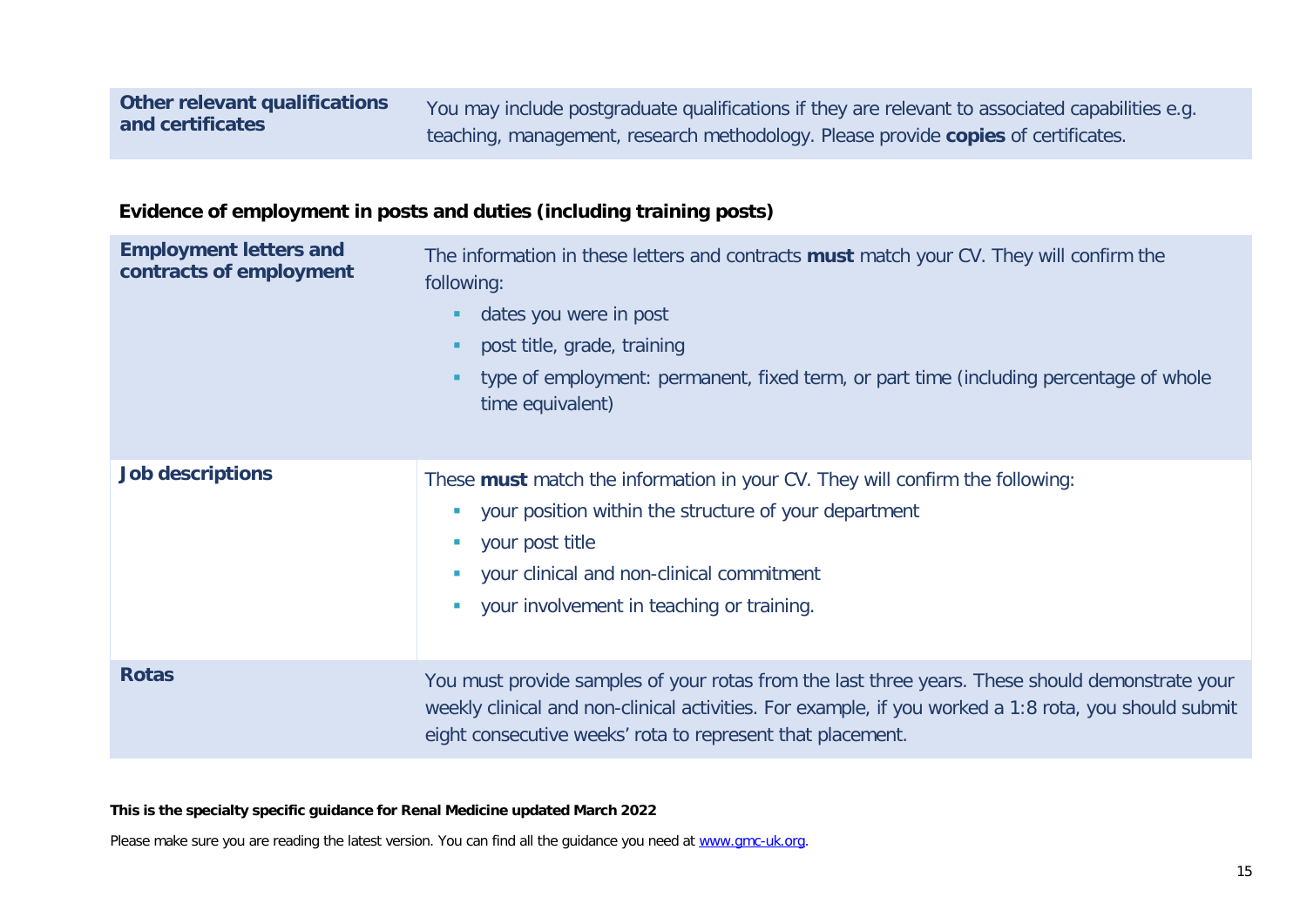| Departmental/ Unit annual<br>caseload statistics | You should provide departmental and unit caseload statistics, activity data, range and scope of<br>work undertaken in a placement from the last three years.                                                                                                                                                                                                |
|--------------------------------------------------|-------------------------------------------------------------------------------------------------------------------------------------------------------------------------------------------------------------------------------------------------------------------------------------------------------------------------------------------------------------|
| <b>Appraisal</b>                                 | Those working in an NHS or managed environment should submit evidence of annual appraisals. A<br>revalidation or appraisal portfolio would be appropriate (if it is completed retrospectively less<br>weight will be given to the information provided).                                                                                                    |
|                                                  | For non-training posts you should provide evidence of ongoing evaluation of your performance.<br>This may take the format of formal appraisals by the department head or line manager (clinical<br>director, medical director, professor).                                                                                                                  |
|                                                  | For those applicants working in independent practice it is recommended that at least one<br>employer. Appraisal is undertaken and summary documentation of this submitted with the<br>application.                                                                                                                                                          |
|                                                  | Where an applicant is not based in the UK alternative forms of appraisal are strongly advised.<br>Alternative evidence may include letters (written at the time) commenting on your performance. In<br>addition, where no formal appraisal or assessment forms are available you must provide<br>information on the method of career review or progression. |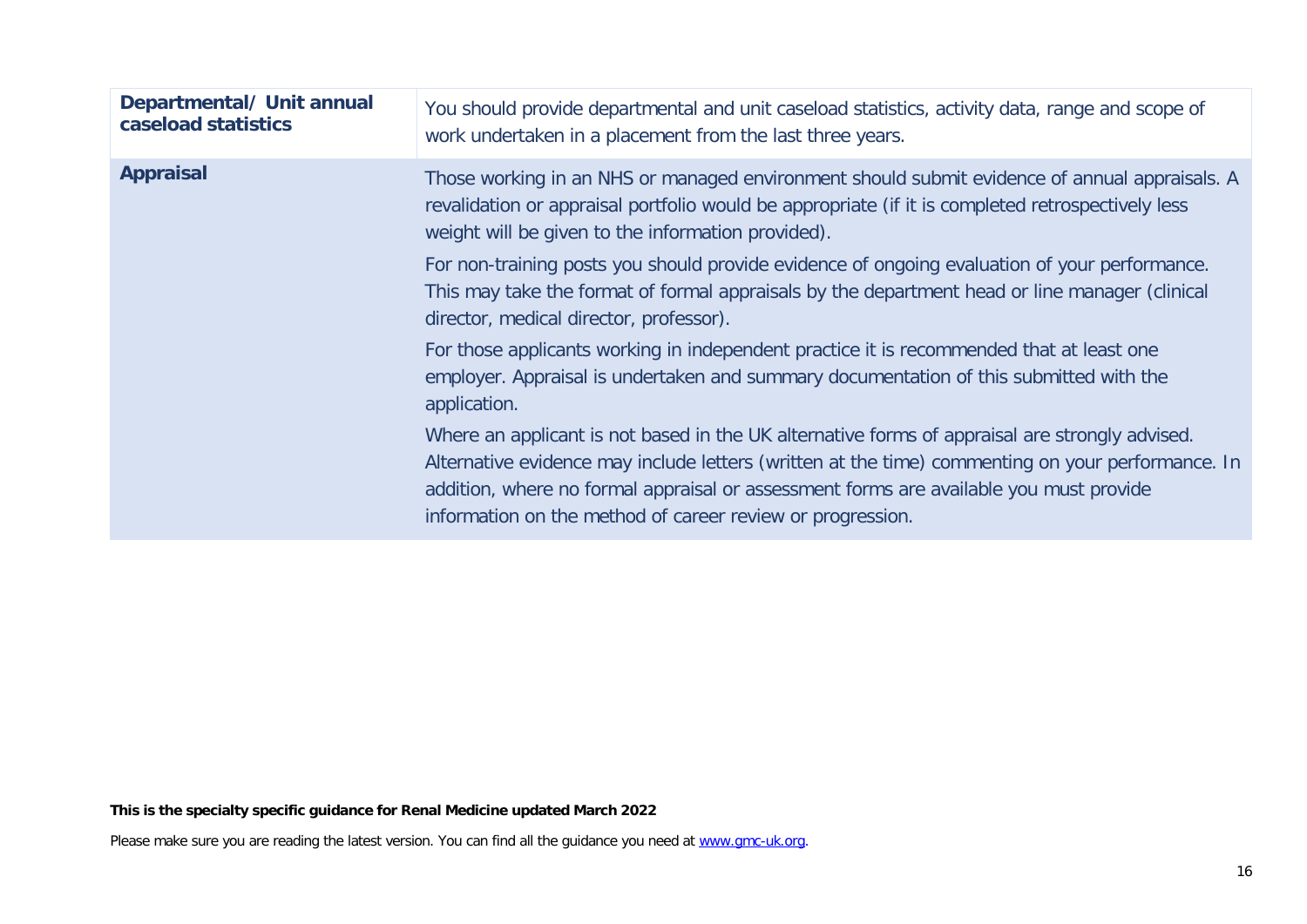#### **Practical Procedures**

Below details the practical procedures and the level of competency you will be expected to evidence. You can provide evidence for these procedures using logbooks and DOPS.

#### **Internal Medicine Procedures**

| <b>Procedure</b>                                                         | Level of competence required                   |
|--------------------------------------------------------------------------|------------------------------------------------|
| Advanced cardiopulmonary resuscitation (CPR)                             | Leadership of CPR team                         |
| Direct current (DC) cardioversion                                        | Competent to perform unsupervised              |
| Temporary cardiac pacing using an external device                        | Skills lab or satisfactory supervised practice |
| Central venous cannulation (internal jugular or subclavian)              | Skills lab or satisfactory supervised practice |
| Access to circulation for resuscitation (femoral vein or intraosseous) a | Skills lab or satisfactory supervised practice |
| Pleural aspiration for fluid (diagnostic) b, c                           | Competent to perform unsupervised              |
| Pleural aspiration (pneumothorax) c                                      | Competent to perform unsupervised              |
| Intercostal drain for pneumothorax                                       | Skills lab or satisfactory supervised practice |
| Intercostal drain for effusion b                                         | Skills lab or satisfactory supervised practice |
| Nasogastric (NG) tube                                                    | Competent to perform unsupervised              |
| Ascitic tap                                                              | Competent to perform unsupervised              |
| Abdominal paracentesis                                                   | Skills lab or satisfactory supervised practice |
| Lumbar puncture                                                          | Competent to perform unsupervised              |

#### **This is the specialty specific guidance for Renal Medicine updated March 2022**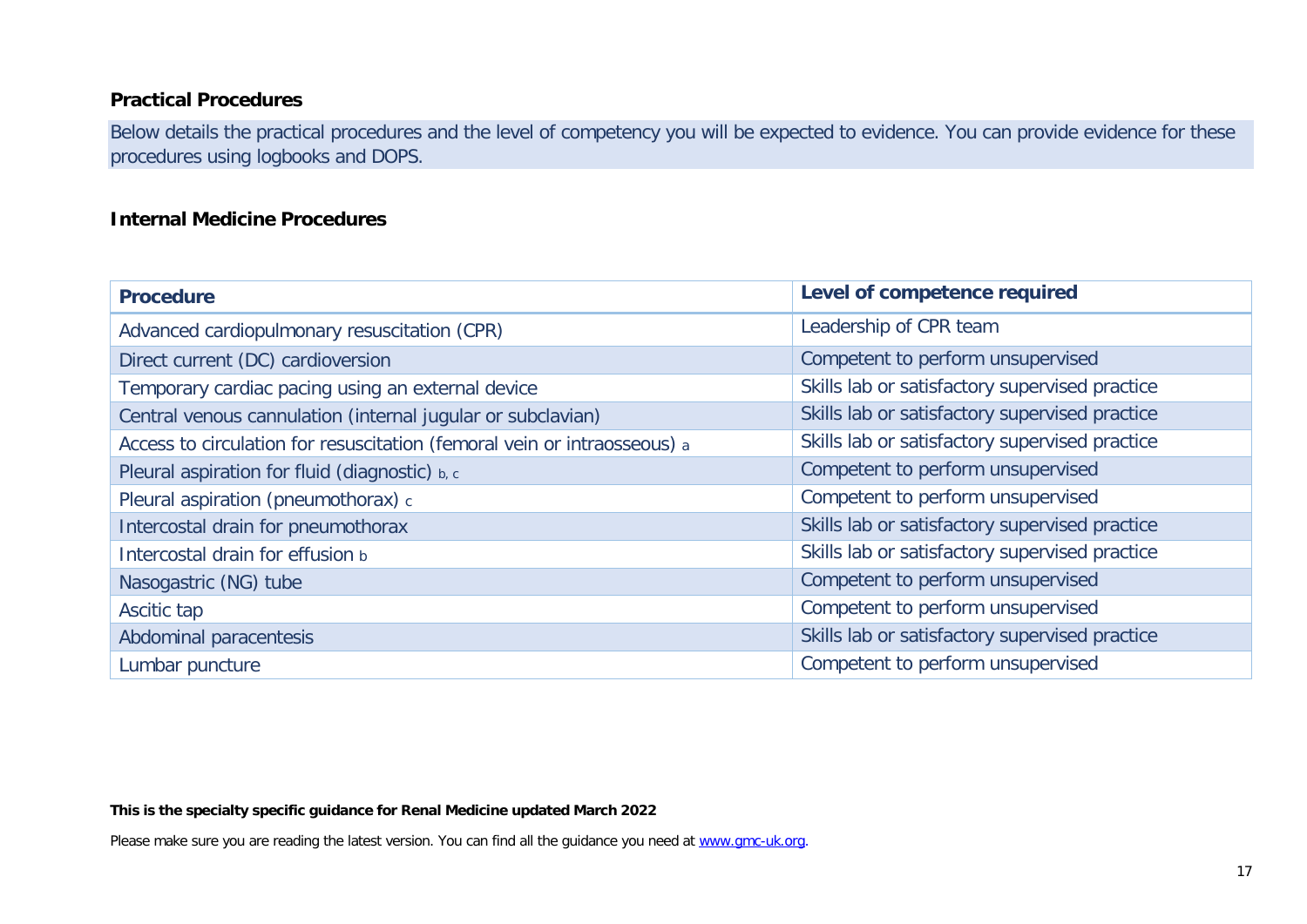#### **Specialty Procedures**

| <b>Procedure</b>                                        | Level of competence required                                      |
|---------------------------------------------------------|-------------------------------------------------------------------|
| Non-tunnelled intravenous dialysis catheters            | Able to perform unsupervised                                      |
| Native renal biopsy                                     | Knowledge of procedure, indications and<br>managing complications |
| Tunnelled intravenous dialysis catheters                | Knowledge of procedure, indications and<br>managing complications |
| Non-surgical insertion of peritoneal dialysis catheters | Knowledge of procedure, indications and<br>managing complications |
| <b>Transplant renal biopsy</b>                          | Knowledge of procedure, indications and<br>managing complications |

#### **Generic CiPs**

The suggested documentation is given below each CiP and the overall numbers expected are given in the section above. Each piece of evidence can support more than one CiP and you should cross reference

## **CiP 1: Able to function successfully within NHS organisational and management systems**

### **Key skills:**

 Aware of, and adheres to, the GMC professional requirements

- Aware of public health issues including population health, social determinants of health and global health perspectives
- **-** Demonstrates effective clinical leadership

#### **This is the specialty specific guidance for Renal Medicine updated March 2022**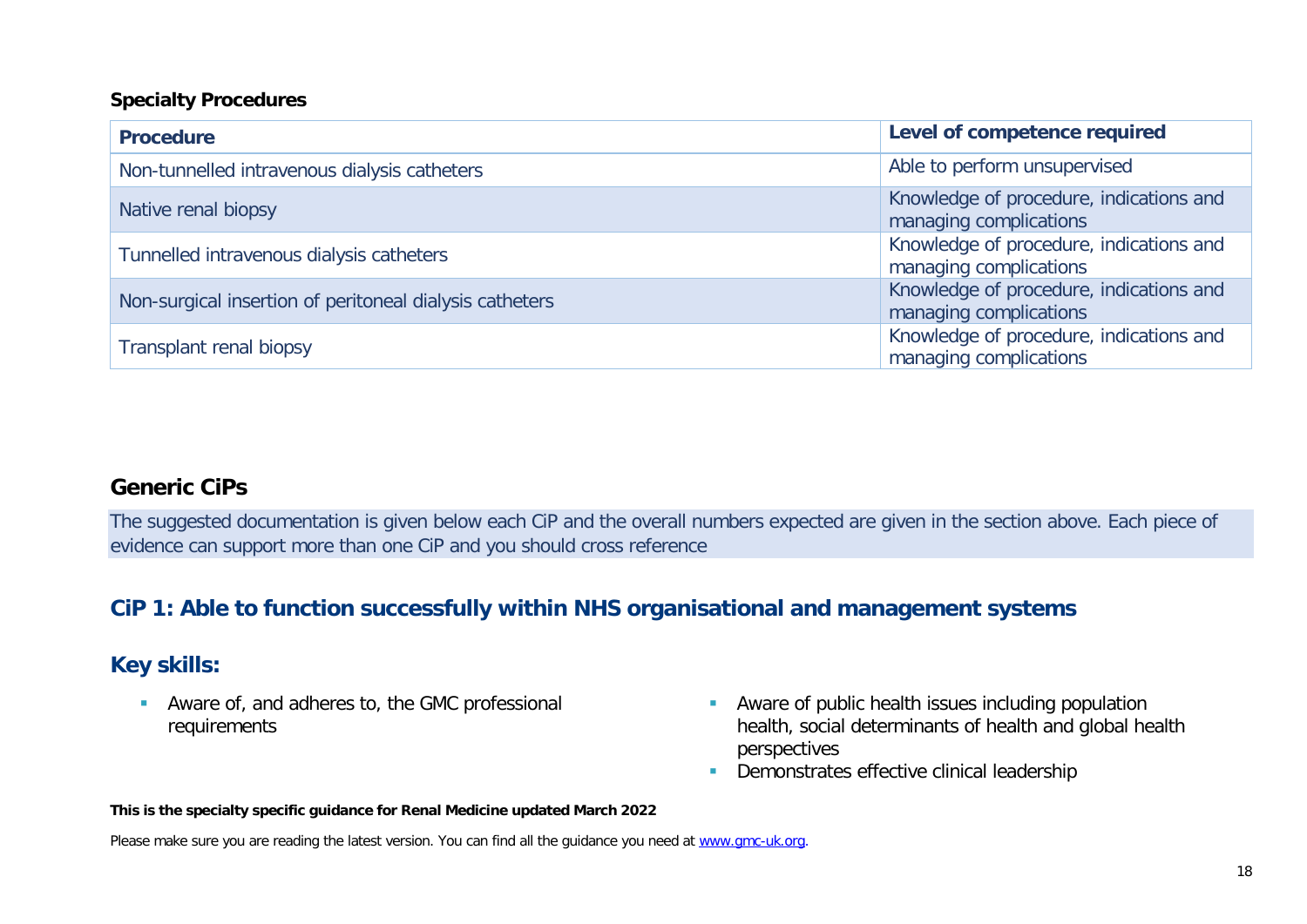- Demonstrates promotion of an open and transparent culture
- Keeps up to date through learning and teaching
- Demonstrates engagement in career planning

- **Demonstrates capabilities in dealing with complexity** and uncertainty
- **Aware of the role and processes for commissioning**
- Aware of the need to use resources wisely
- Reports from consultants who have worked with you, such as the Multiple Consultant Report (MCR)
- Feedback from a variety of clinical and non-clinical colleagues who have worked with you, such as the Multisource Feedback (MSF)
- Evidence of taking an active role in governance structures, including service development. This may, for example, include the minutes of meetings for governance and unit management in which the applicant has been involved, MDT meetings, and any documented service development initiatives such as QIPAT.
- **Evidence of attendance at an NHS / health service management course**

### **CiP 2: Able to deal with ethical and legal issues related to clinical practice**

### **Key skills:**

- Aware of national legislation and legal responsibilities, including safeguarding vulnerable groups
- Behaves in accordance with ethical and legal requirements
- **Demonstrates ability to offer apology or explanation when** appropriate
- **Demonstrate ability to lead the clinical team in ensuring** that ethical and legal factors are considered openly and consistently

#### **This is the specialty specific guidance for Renal Medicine updated March 2022**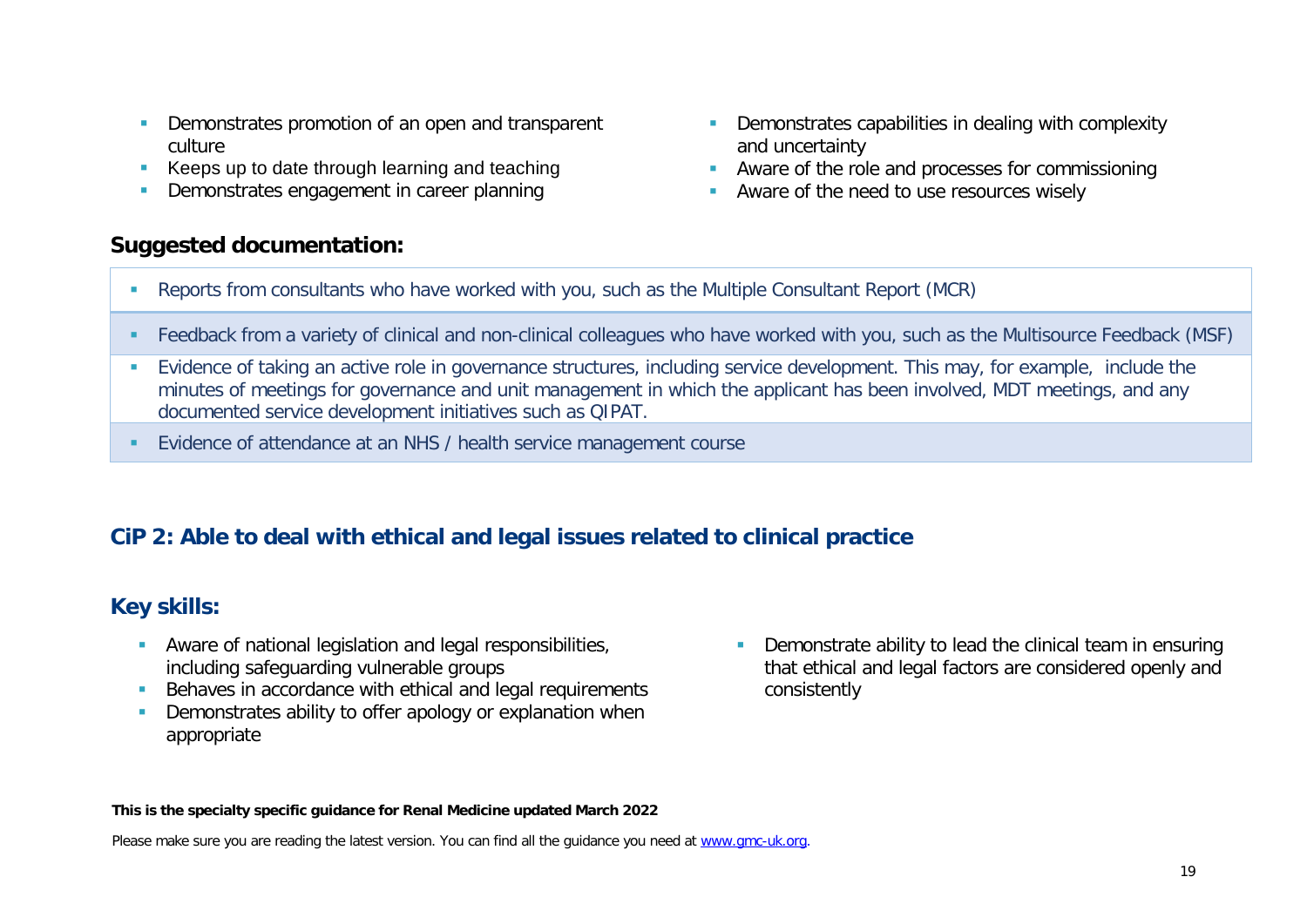- **Reports from consultants who have worked with you, such as the Multiple Consultant Report (MCR), end of placement and** appraisal reports
- Feedback from a variety of clinical and non-clinical colleagues who have worked with you, such as the Multisource Feedback (MSF)
- Evidence of ability to assess the mental capacity of patients to make healthcare decisions. Evidence could include:
	- Reflections on cases where you had to assess a patient's mental capacity
- Evidence of involvement in making 'best interests' decisions, such as:
	- Notes
	- Letters
	- Meeting minutes
- Awareness of relevant legislation, including mental capacity legislation by completion of an online training course, for example:
	- eLfH Mental Capacity Act:<https://www.e-lfh.org.uk/programmes/mental-capacity-act/>
	- CPD Online Mental Capacity Act:<https://cpdonline.co.uk/course/mental-capacity-act/>
	- SCIE Mental Capacity Act:<https://www.scie.org.uk/e-learning/mca>

## **CiP 3: Communicates effectively and is able to share decision making, while maintaining appropriate situational awareness, professional behaviour and professional judgement**

### **Key skills:**

- **Communicates clearly with patients and carers in a variety** of settings
- **Communicates effectively with clinical and other** professional colleagues

#### **This is the specialty specific guidance for Renal Medicine updated March 2022**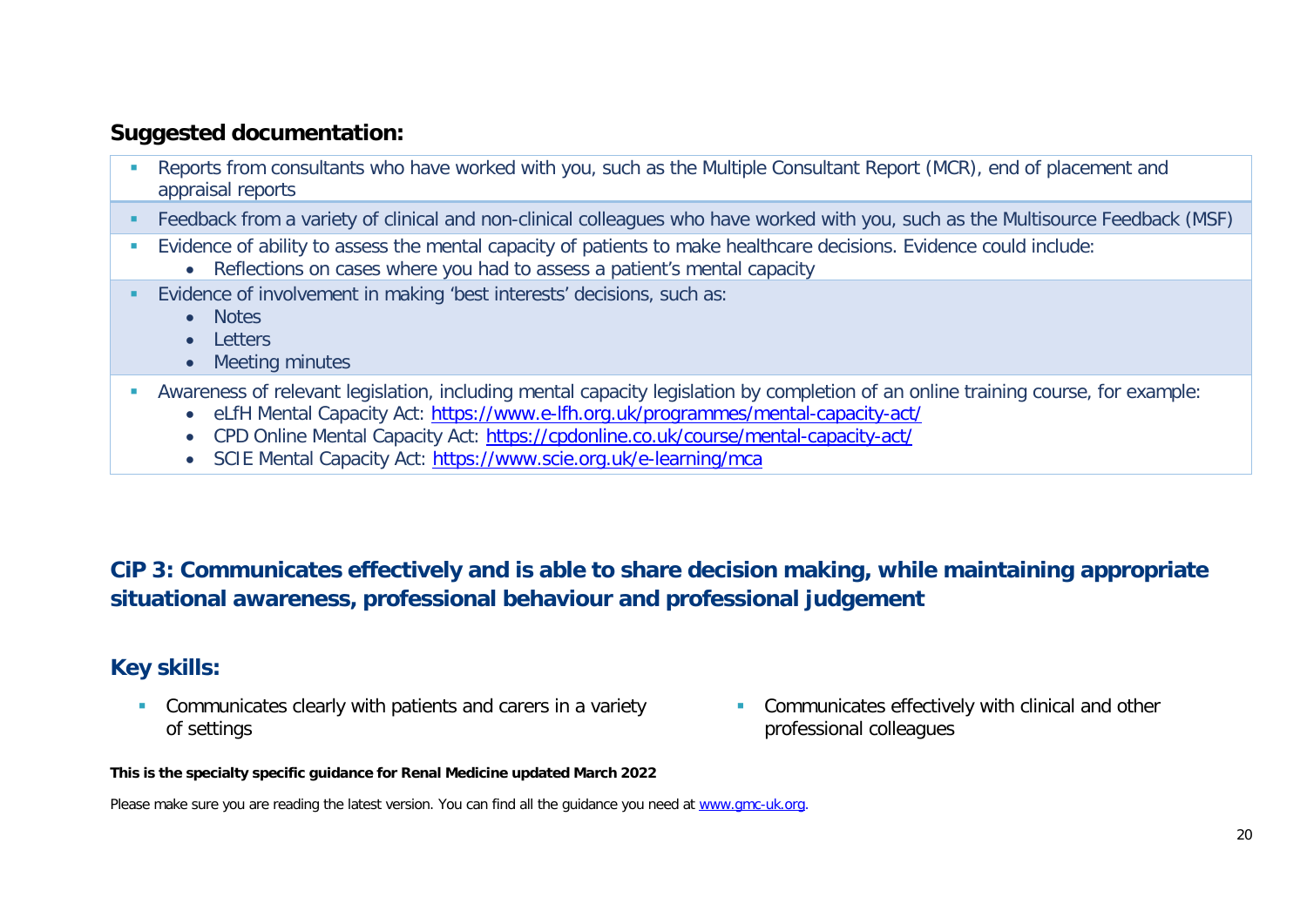- Identifies and manages barriers to communication (e.g. cognitive impairment, speech and hearing problems, capacity issues)
- Demonstrates effective consultation skills including effective verbal and non-verbal interpersonal skills
- **Shares decision making by informing the patient,** prioritising the patient's goals and wishes, and respecting the patient's beliefs, concerns and expectations
- **Shares decision making with children and young people**
- **Applies management and team working skills** appropriately, including influencing, negotiating, reassessing priorities and effectively managing complex, dynamic situations

- **Reports from consultants who have worked with you, such as the Multiple Consultant Report (MCR), end of placement and** appraisal reports
- Feedback from a variety of clinical and non-clinical colleagues who have worked with you, such as the Multisource Feedback (MSF)
- Evidence of your ability to analyse a patient's communication difficulties:
	- Reflective diaries
- **Feedback from patients, such as a patient survey**
- Reflective practice entries about patients or families who posed difficulties
- Assessment of observed clinical skills, attitudes and behaviours, such as a Mini-CEX

### **CiP 4: Is focused on patient safety and delivers effective quality improvement in patient care**

#### **Key skills:**

**Makes patient safety a priority in clinical practice** 

#### **This is the specialty specific guidance for Renal Medicine updated March 2022**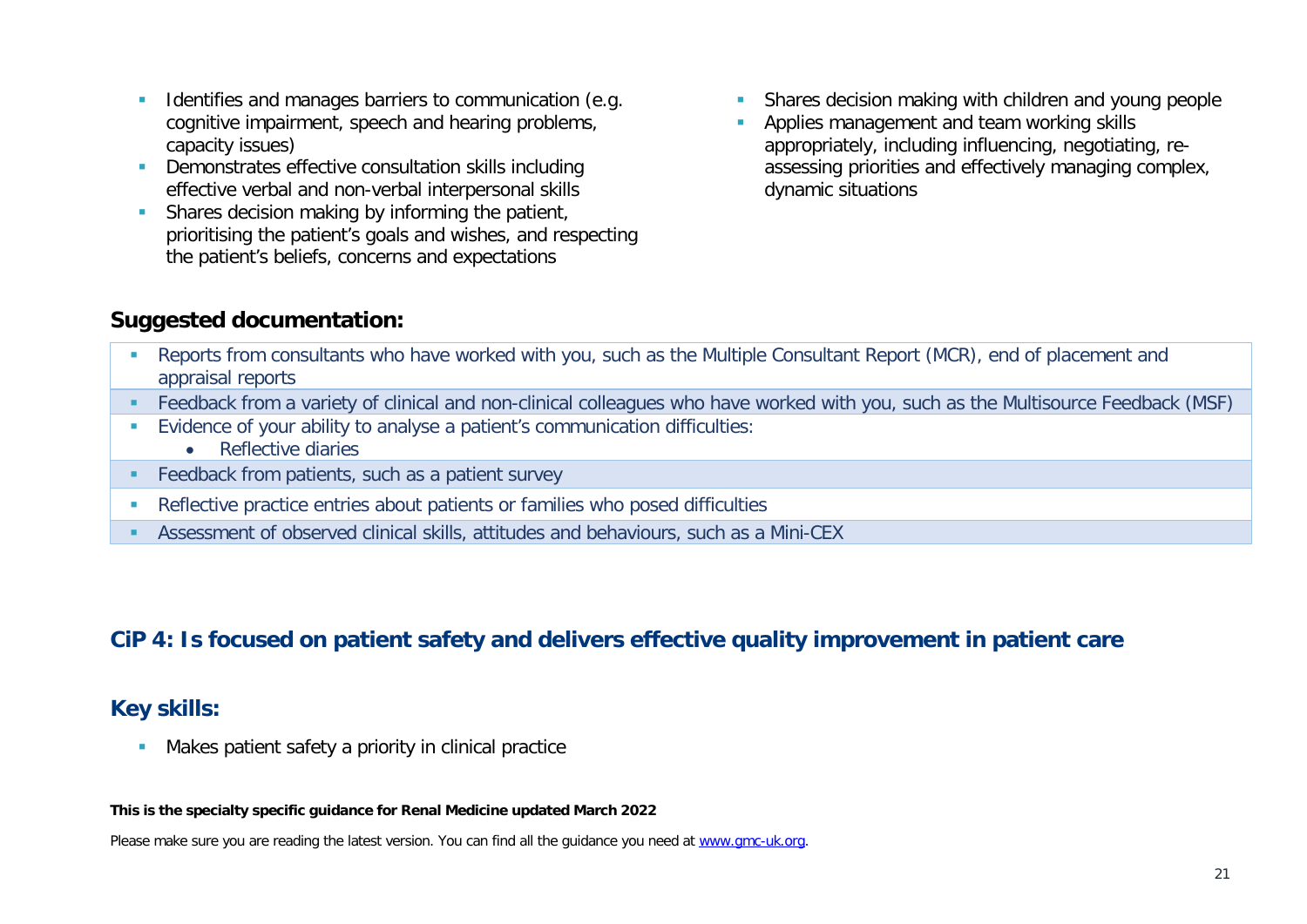- **Raises and escalates concerns where there is an issue with** patient safety or quality of care
- **Demonstrates commitment to learning from patient safety** investigations and complaints
- **Shares good practice appropriately**
- Contributes to and delivers quality improvement
- **Understands basic Human Factors principles and practice** at individual, team, organisational and system levels
- **Understands the importance of non-technical skills and** crisis resource management
- Recognises and works within limit of personal competence
- **Avoids organising unnecessary investigations or** prescribing poorly evidenced treatments

- Reports from consultants who have worked with you, such as the Multiple Consultant Report (MCR), end of placement and appraisal reports
- Feedback from a variety of clinical and non-clinical colleagues who have worked with you, such as the Multisource Feedback (MSF)
- Reflective practice entries about patients or families who posed difficulties
- Evidence that you have arranged and attended meetings about a patient with Social Services or other non-health organisations. For example:
	- Meeting minutes, demonstrating your attendance and participation
	- Invites sent from you demonstrating arranging meetings
- Assessment of observed clinical skills, attitudes and behaviours, such as a Mini-CEX
- Documented evidence of development of procedures to improve inter-service and inter-agency communication, you will need to demonstrate your involvement in the new procedure and its effectiveness
- Evidence of specific quality improvement activity, such as a QIPAT
- Copies of letters you have written to NHS and non-NHS services involved with patients

## **CiP 5: Carries out research and manages data appropriately**

#### **This is the specialty specific guidance for Renal Medicine updated March 2022**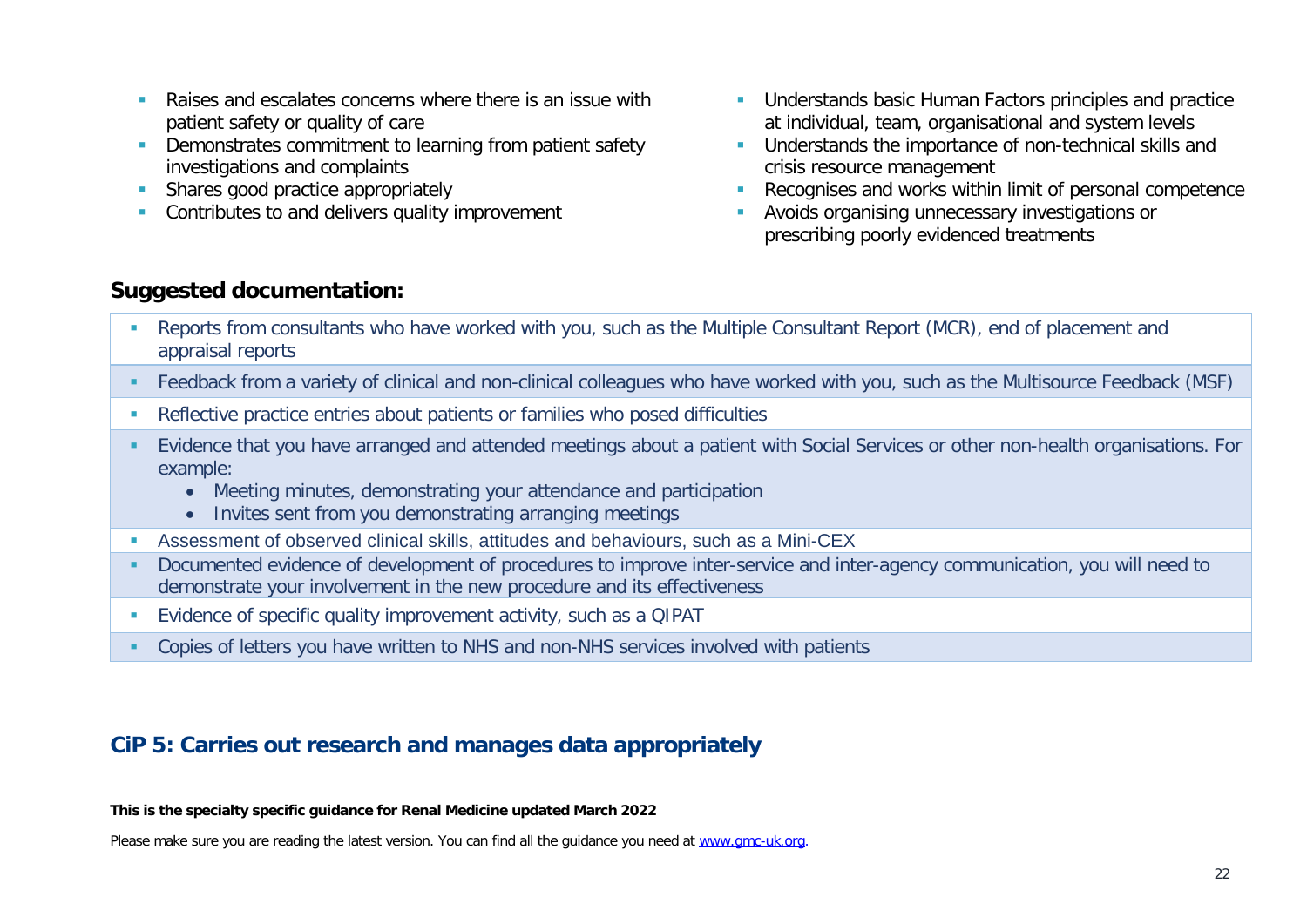### **Key skills:**

- **Manages clinical information / data appropriately**
- Understands principles of research and academic writing
- **Demonstrates ability to carry out critical appraisal of the** literature
- **Understands the role of evidence in clinical practice and** demonstrates shared decision making with patients
- Demonstrates appropriate knowledge of research methods, including qualitative and quantitative approaches in scientific enquiry
- Demonstrates appropriate knowledge of research principles and concepts and the translation of research into practice
- **Follows quidelines on ethical conduct in research and** consent for research
- **Understands public health epidemiology and global health** patterns
- Recognises potential of applied informatics, genomics, stratified risk and personalised medicine and seeks advice for patient benefit when appropriate

## **Suggested documentation:**

- **Reports from consultants who have worked with you, such as the Multiple Consultant Report (MCR), end of placement and** appraisal reports
- Feedback from a variety of clinical and non-clinical colleagues who have worked with you, such as the Multisource Feedback (MSF)
- Evidence of completion of Good Clinical Practice (GCP) training:
	- [www.nihr.ac.uk/health-and-care-professionals/learning-and-support/good-clinical-practice](https://www.nihr.ac.uk/health-and-care-professionals/learning-and-support/good-clinical-practice.htm)
- Documented evidence of research activity. This may include evidence of:
	- Helping in a project
	- Reviewing research papers / grants
	- Writing and co-authoring research papers
	- Contributing to research projects
- Presentations either lectures (podium presentations) or poster presentations

#### **This is the specialty specific guidance for Renal Medicine updated March 2022**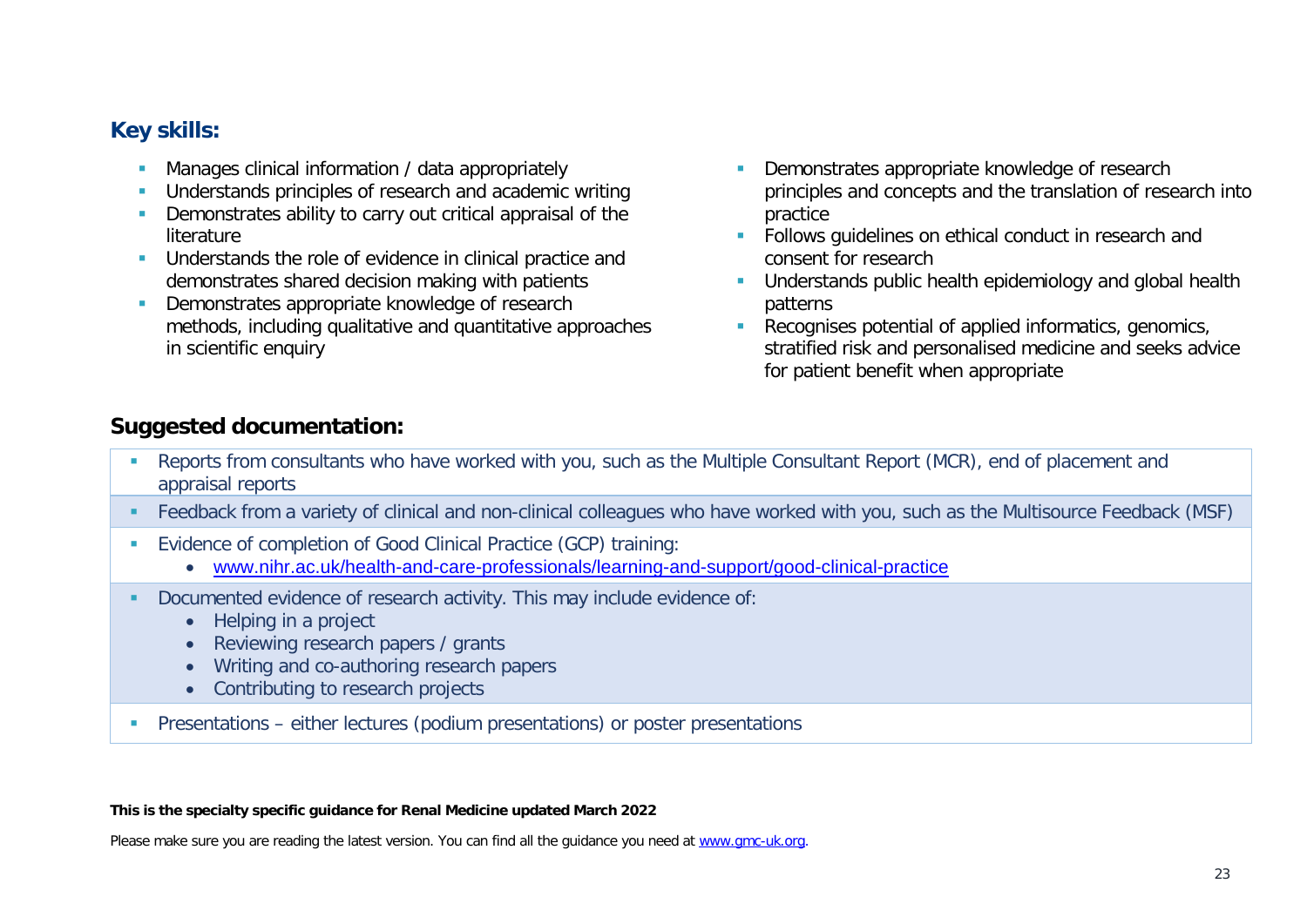- Documented evidence of development of procedures to improve quality of care beyond personal practice, e.g. QIPAT or evidence of performing an audit
- **Publications**

### **CiP 6: Acts as a clinical teacher and clinical supervisor**

#### **Key skills:**

- Delivers effective teaching and training to medical students, junior doctors and other healthcare professionals
- Delivers effective feedback with action plan
- Able to supervise less experienced trainees in their clinical assessment and management of patients

### **Suggested documentation:**

- Able to supervise less experienced trainees in carrying out appropriate practical procedures
- Able to act as a clinical supervisor to doctors in earlier stages of training

- Reports from consultants who have worked with you, such as the Multiple Consultant Report (MCR), end of placement and appraisal reports
- Feedback from a variety of clinical and non-clinical colleagues who have worked with you, such as the Multisource Feedback (MSF)
- Completion of relevant training course(s), such as management or leadership courses

#### **This is the specialty specific guidance for Renal Medicine updated March 2022**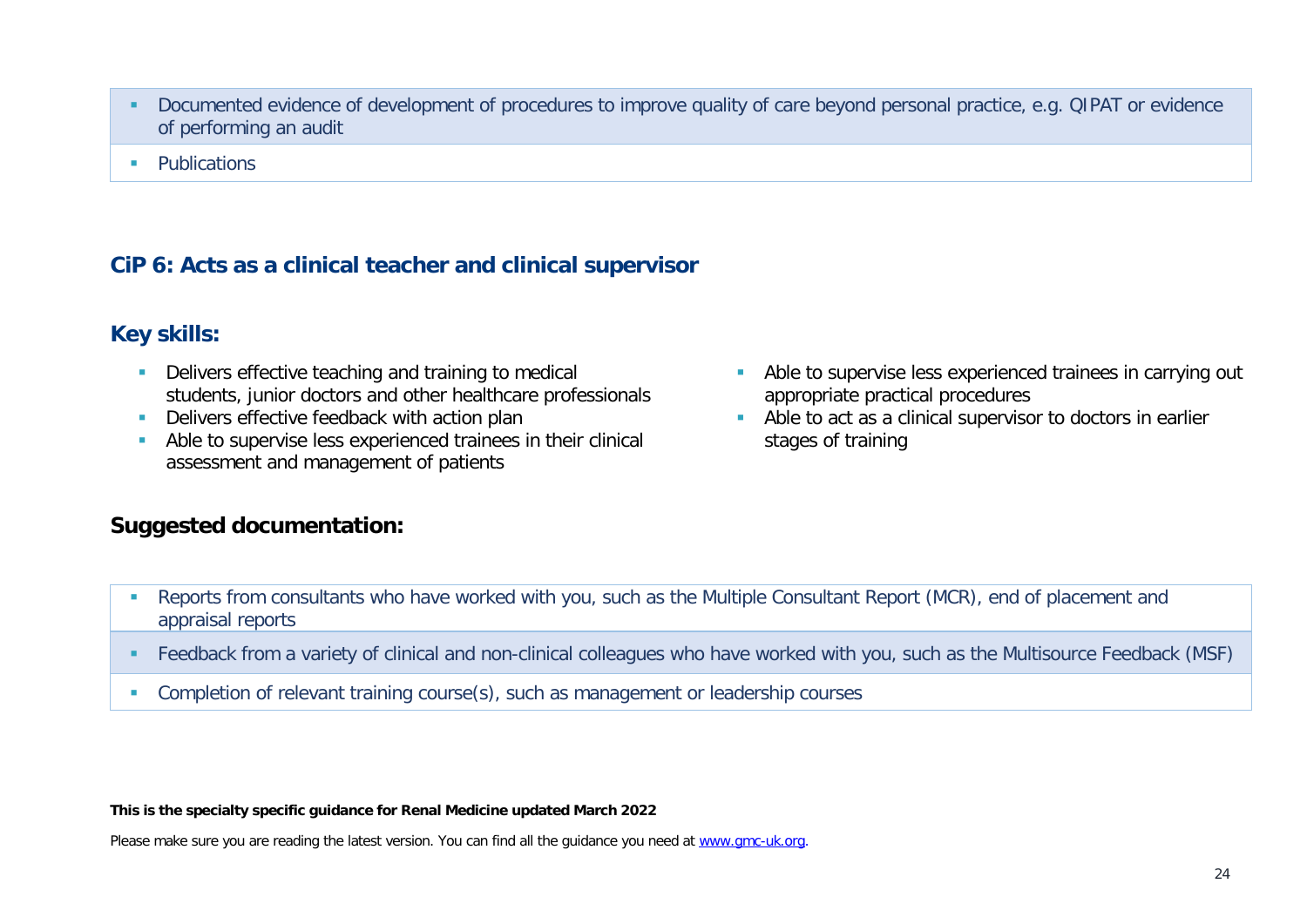- Feedback from formal teaching sessions to medical and non-medical staff:
	- Teaching Observation (TO) or other observational assessment of teaching

## **Internal Medicine Clinical CiPs**

Applicants must demonstrate that they are currently practising at the level of 'entrusted to act independently' in all clinical CiPs. Further detail regarding the descriptors for the key skills in each clinical CiP can be found in the [curriculum.](https://www.gmc-uk.org/education/standards-guidance-and-curricula/curricula#T)

## **CiP 1: Managing an acute unselected take**

## **Key skills:**

- **Demonstrates professional behaviour with regard to** patients, carers, colleagues and others
- **-** Delivers patient centred care including shared decision making
- **Takes a relevant patient history including patient** symptoms, concerns, priorities and preferences
- **Performs accurate clinical examinations**
- Shows appropriate clinical reasoning by analysing physical and psychological findings
- **Formulates an appropriate differential diagnosis**
- **Formulates an appropriate diagnostic and management** plan, taking into account patient preferences, and the urgency required
- **Explains clinical reasoning behind diagnostic and** clinical management decisions to patients/carers/guardians and other colleagues
- **Appropriately selects, manages and interprets** investigations
- **Recognises need to liaise with specialty services and** refers where appropriate

#### **This is the specialty specific guidance for Renal Medicine updated March 2022**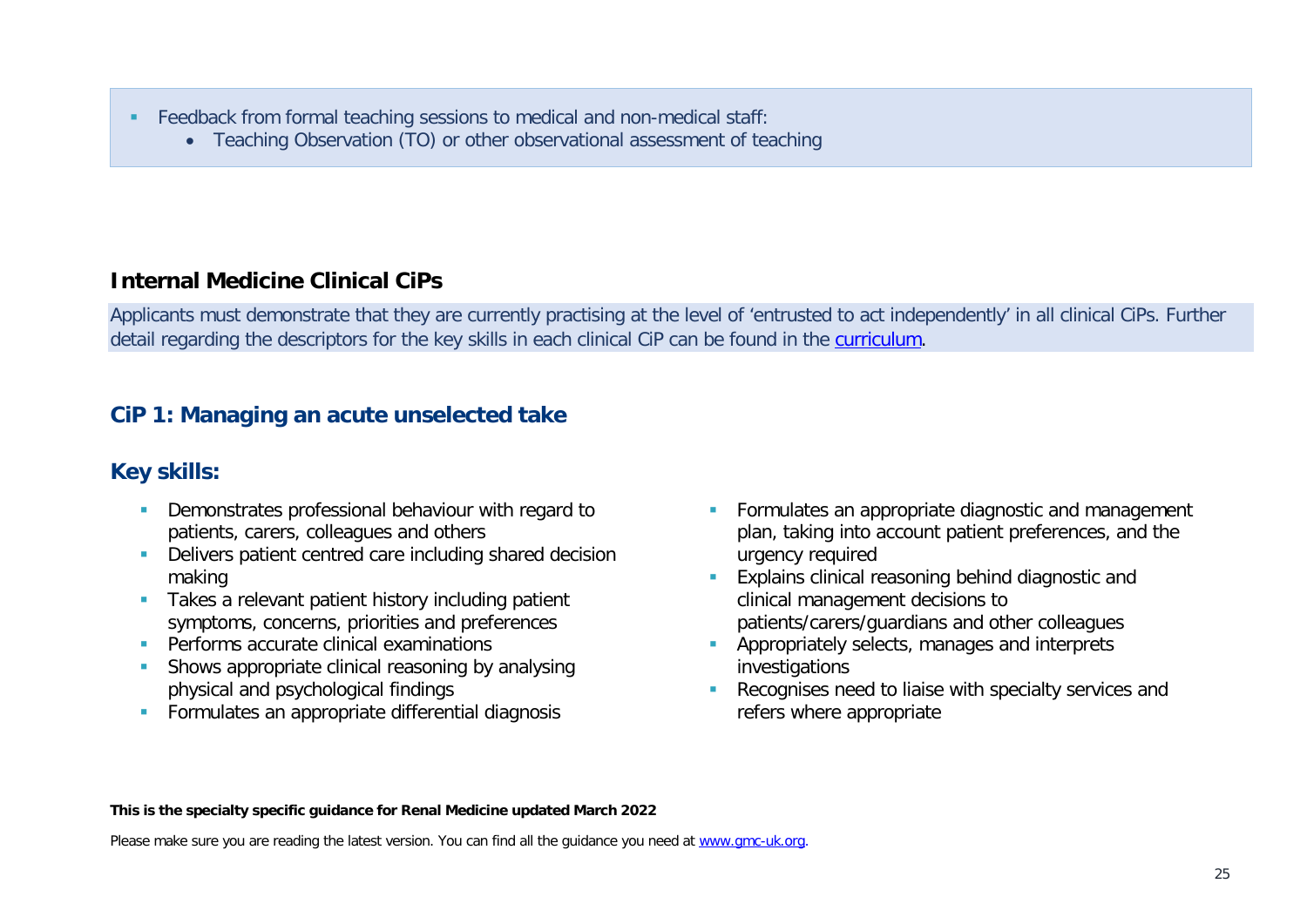- Reports from consultants who have worked with you, such as the Multiple Consultant Report (MCR)
- Feedback from a variety of clinical and non-clinical colleagues who have worked with you, such as the Multisource Feedback (MSF)
- **Logbook of cases**
- **EVidence of simulation**
- Assessment of acute care such as ACATs
- Evidence of discussing or reflecting on your professional judgement in a clinical case, such as a CbD

### **CiP 2: Managing the acute care of patients within a medical specialty service**

### **Key skills:**

- **Able to manage patients who have been referred acutely** to a specialised medical service as opposed to the acute unselected take (e.g. cardiology and respiratory medicine acute admissions)
- **Demonstrates professional behaviour with regard to** patients, carers, colleagues and others

#### **This is the specialty specific guidance for Renal Medicine updated March 2022**

- Delivers patient centred care including shared decision making
- **Takes a relevant patient history including patient** symptoms, concerns, priorities and preferences
- **Performs accurate clinical examinations**
- Please make sure you are reading the latest version. You can find all the guidance you need at [www.gmc-uk.org.](http://www.gmc-uk.org/)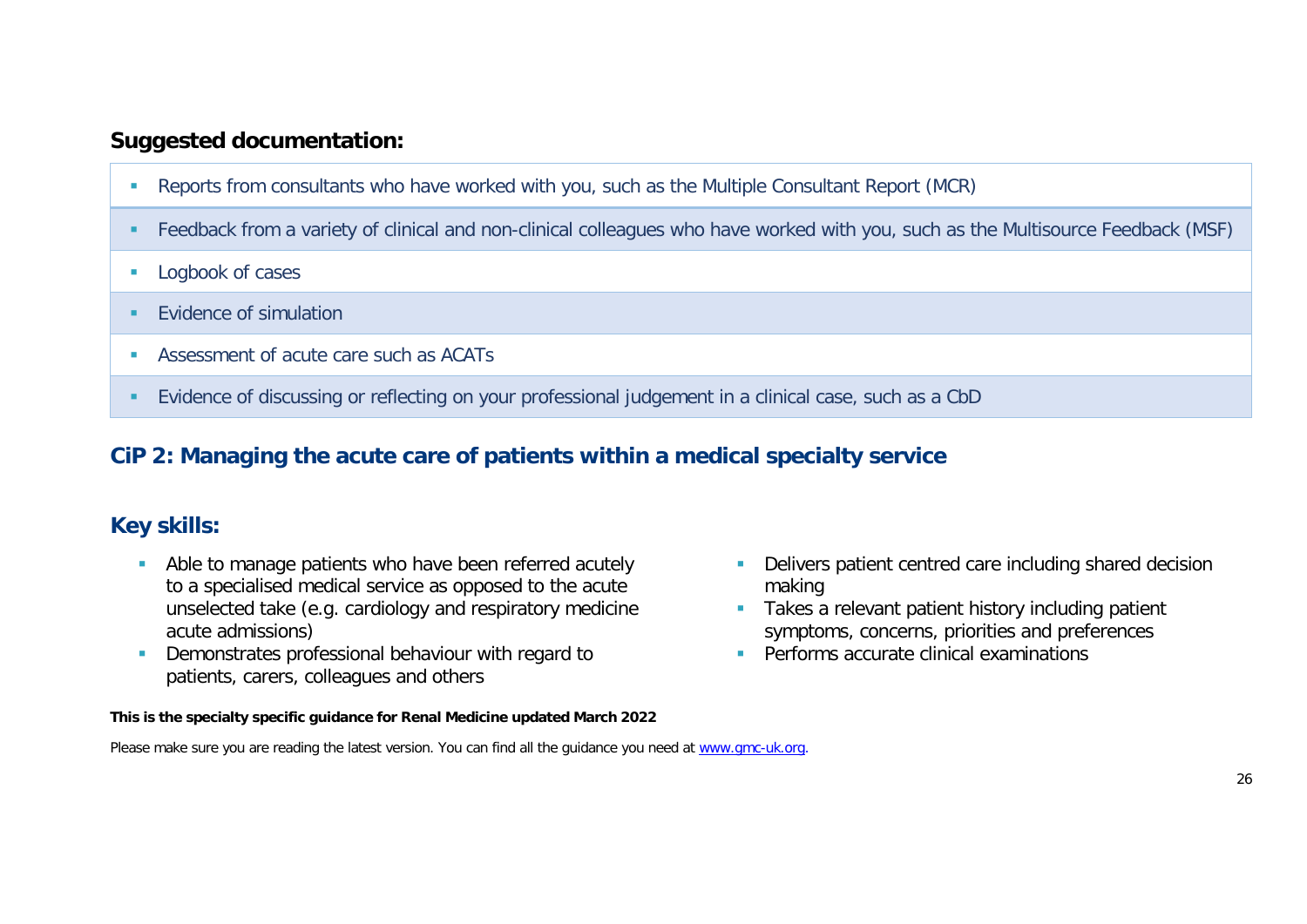- **Shows appropriate clinical reasoning by analysing physical** and psychological findings
- **Formulates an appropriate differential diagnosis**
- Formulates an appropriate diagnostic and management plan, taking into account patient preferences, and the urgency required
- **Explains clinical reasoning behind diagnostic and clinical** management decisions to patients/carers/guardians and other colleagues
- **Appropriately selects, manages and interprets** investigations
- Demonstrates appropriate continuing management of acute medical illness in a medical specialty setting
- Refers patients appropriately to other specialties as required

- Reports from consultants who have worked with you, such as the Multiple Consultant Report (MCR), end of placement and appraisal reports
- Feedback from a variety of clinical and non-clinical colleagues who have worked with you, such as the Multisource Feedback (MSF)
- **Minimum of one of each of the below:** 
	- Evidence of discussing on reflecting on your professional judgement in a clinical case, such as a CbD Assessments of acute care such as an ACAT
	- **Logbook of cases**
	- **Evidence of simulation training and assessment**

**CiP 3: Providing continuity of care to medical inpatients, including management of comorbidities and cognitive impairment**

### **Key skills:**

**This is the specialty specific guidance for Renal Medicine updated March 2022**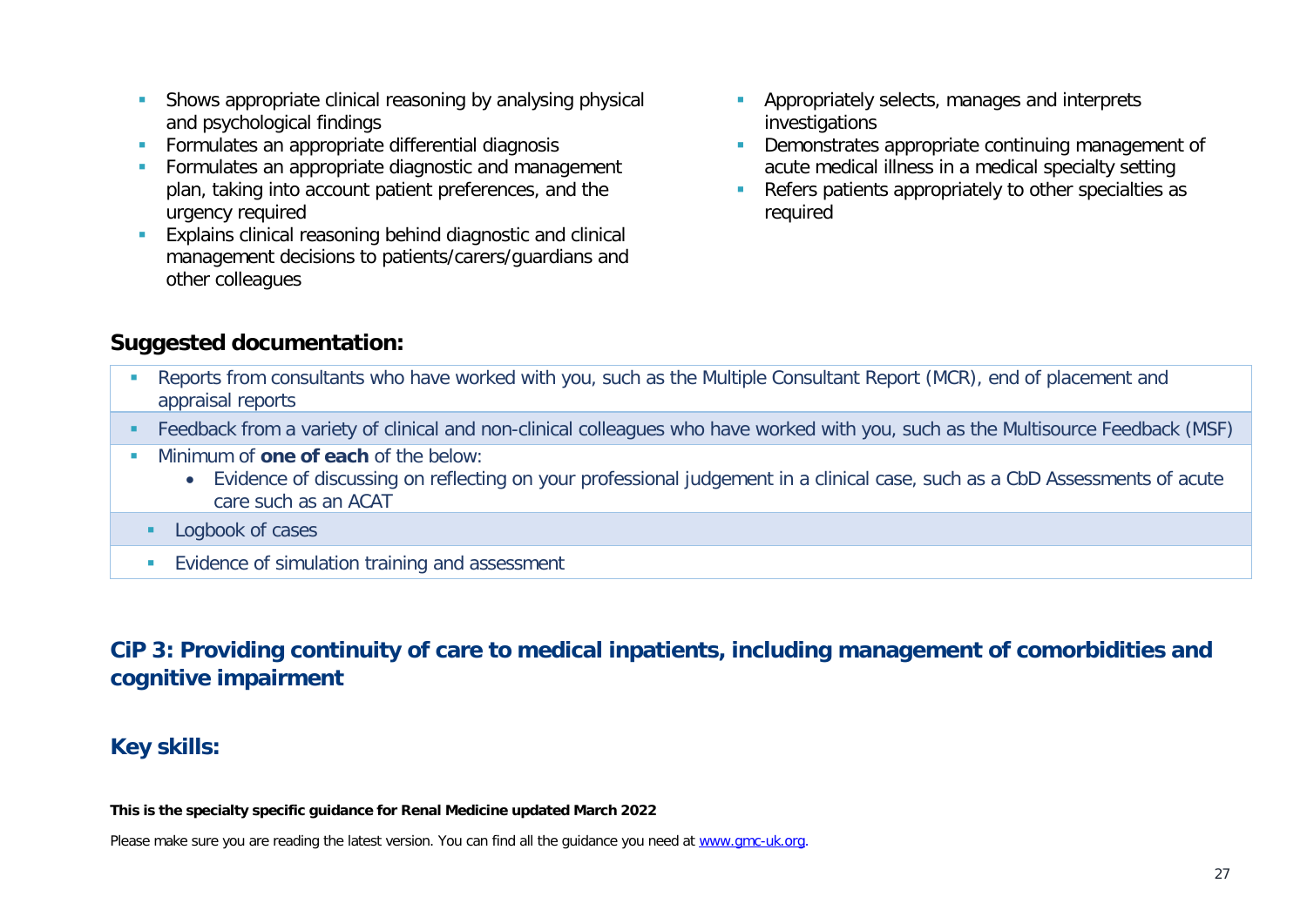- **Demonstrates professional behaviour with regard to** patients, carers, colleagues and others
- Delivers patient centred care including shared decision making
- **Demonstrates effective consultation skills**
- **Formulates an appropriate diagnostic and management** plan, taking into account patient preferences, and the urgency required
- **Explains clinical reasoning behind diagnostic and clinical** management decisions to patients/carers/guardians and other colleagues
- Demonstrates appropriate continuing management of acute medical illness inpatients admitted to hospital on an acute unselected take or selected take
- **Recognises need to liaise with specialty services and refers** where appropriate
- **Appropriately manages comorbidities in medial inpatients** (unselected take, selected acute take or specialty admissions)
- Demonstrates awareness of the quality of patient experience

- **Reports from consultants who have worked with you, such as the Multiple Consultant Report (MCR), end of placement and** appraisal reports
- Feedback from a variety of clinical and non-clinical colleagues who have worked with you, such as the Multisource Feedback (MSF)
- Assessments of acute care such as ACATs
- Assessment of observed clinical skills, attitudes and behaviours, such as a Mini-CEX
- **Direct observation of procedural skills such as DOPS**

## **CiP 4: Managing patients in an outpatient clinic, ambulatory or community setting (including management of long term conditions)**

### **Key skills:**

**This is the specialty specific guidance for Renal Medicine updated March 2022**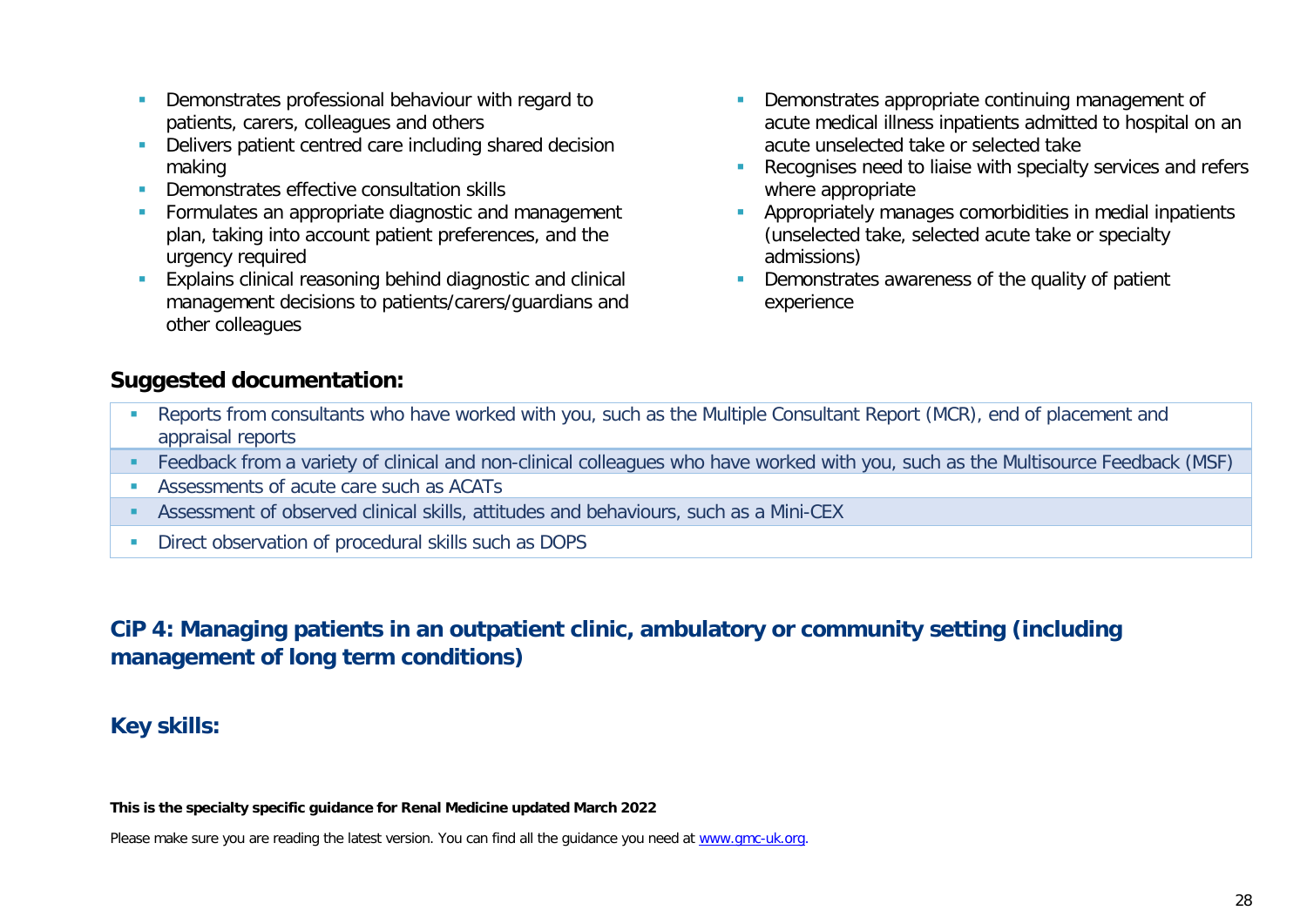- **Demonstrates professional behaviour with regard to** patients, carers, colleagues and others
- Delivers patient centred care including shared decision making
- **Demonstrates effective consultation skills**
- **Formulates an appropriate diagnostic and management** plan, taking into account patient preferences
- **Explains clinical reasoning behind diagnostic and clinical** management decisions to patients/carers/guardians and other colleagues
- **Appropriately manages comorbidities in outpatient clinic,** ambulatory or community setting
- Demonstrates awareness of the quality of patient experience

- Reports from consultants who have worked with you, such as the Multiple Consultant Report (MCR), end of placement and appraisal reports
- Assessments of acute care such as ACATs
- Assessment of observed clinical skills, attitudes and behaviours, such as a Mini-CEX
- **Feedback from patients such as a Patient Survey**
- **Letters generated at outpatient clinics**

### **CiP 5: Managing medical problems in patients in other specialties and special cases**

### **Key skills:**

- **-** Demonstrates effective consultation skills (including when in challenging circumstances)
- Demonstrates management of medical problems in inpatients under the care of other specialties

#### **This is the specialty specific guidance for Renal Medicine updated March 2022**

Please make sure you are reading the latest version. You can find all the guidance you need at [www.gmc-uk.org.](http://www.gmc-uk.org/)

**-** Demonstrates appropriate and timely liaison with other medical specialty services when required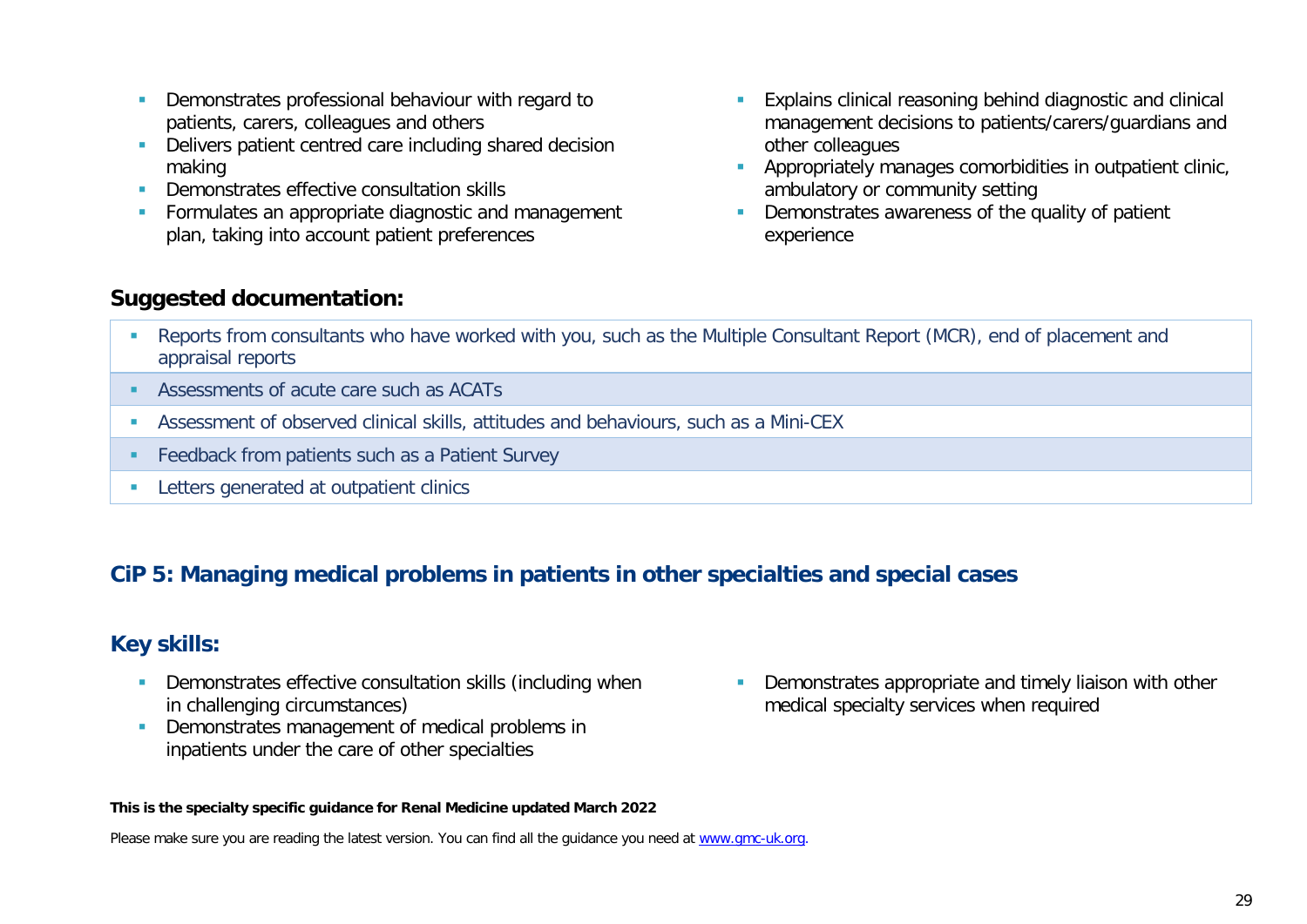- Reports from consultants who have worked with you, such as the Multiple Consultant Report (MCR), end of placement and appraisal reports
- Assessments of acute care such as ACATs
- Evidence of a case-based discussion with a consultant to assess professional judgement, such as a CbD

## **CiP 6: Managing a multi-disciplinary team including effective discharge planning**

## **Key skills:**

- **Applies management and team working skills** appropriately, including influencing, negotiating, continuously re-assessing priorities and effectively managing complex, dynamic situations
- **Ensures continuity and coordination of patient care** through the appropriate transfer of information demonstrating safe and effective handover
- **Effectively estimates length of stay**
- Delivers patient centred care including shared decision making
- **IDENTIFIELD** discharge plan Recognises the importance of prompt and accurate information sharing with primary care team following hospital discharge

## **Suggested documentation:**

 Reports from consultants who have worked with you, such as the Multiple Consultant Report (MCR), end of placement and appraisal reports

#### **This is the specialty specific guidance for Renal Medicine updated March 2022**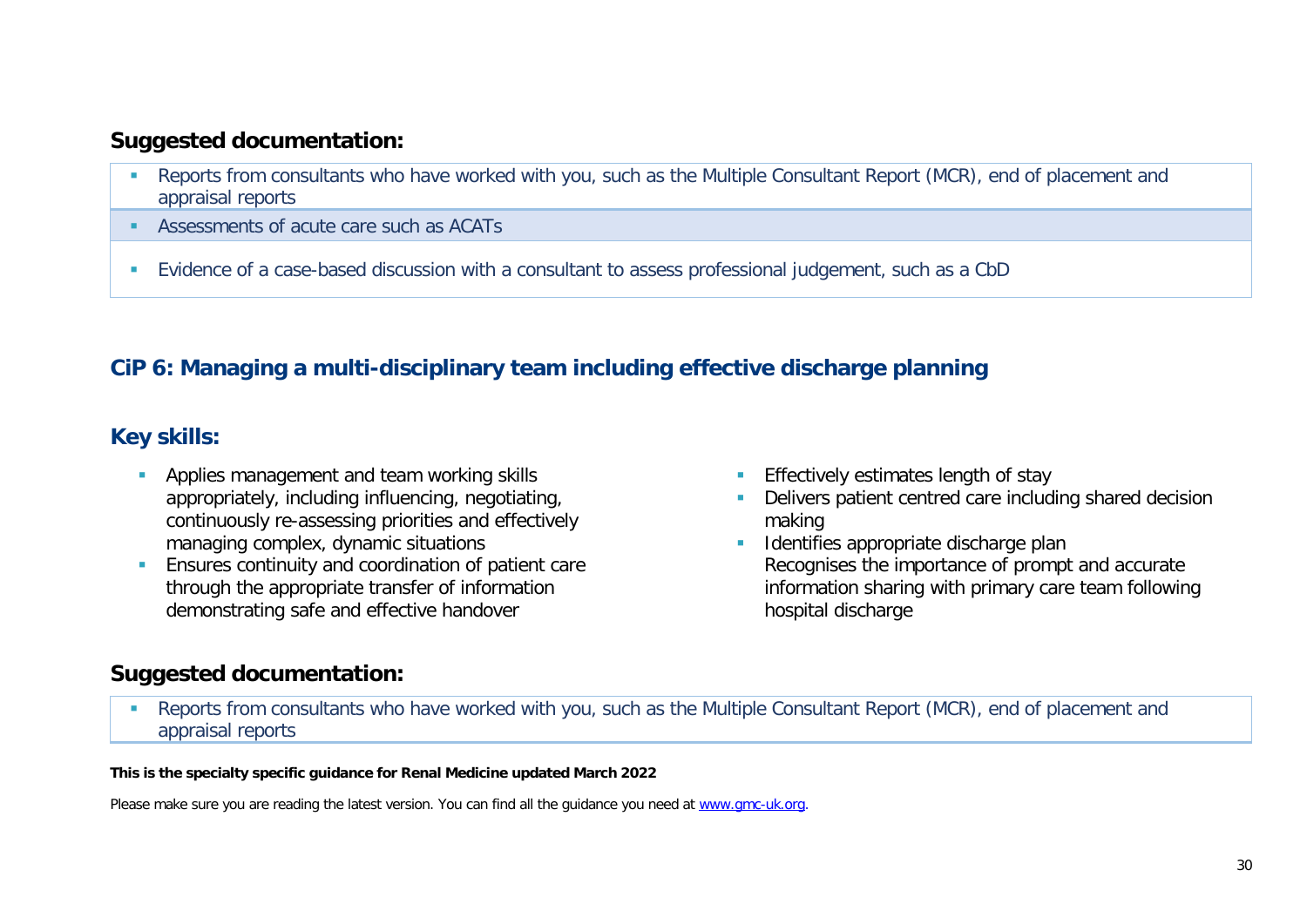- Feedback from a variety of clinical and non-clinical colleagues who have worked with you, such as the Multisource Feedback (MSF)
- Assessments of acute care such as ACATs
- Discharge summaries, including reason for admission, findings, treatment plan and patient health on discharge

### **CiP 7: Delivering effective resuscitation and managing the acutely deteriorating patient**

### **Key skills:**

- Demonstrates prompt assessment of the acutely deteriorating patient, including those who are shocked or unconscious
- Demonstrates the professional requirements and knowledge of legal processes associated with consent for resuscitation
- Participates effectively in decision making with regard to resuscitation decisions, including decisions not to attempt CPR, and involves patients and their families
- **Demonstrates competence in carrying out resuscitation**

### **Suggested documentation:**

- **-** Reports from consultants who have worked with you, such as the Multiple Consultant Report (MCR), end of placement and appraisal reports
- **Direct observation of procedural skills such as DOPS**
- **Assessments of acute care such as ACATs**

**This is the specialty specific guidance for Renal Medicine updated March 2022**

Please make sure you are reading the latest version. You can find all the guidance you need at [www.gmc-uk.org.](http://www.gmc-uk.org/)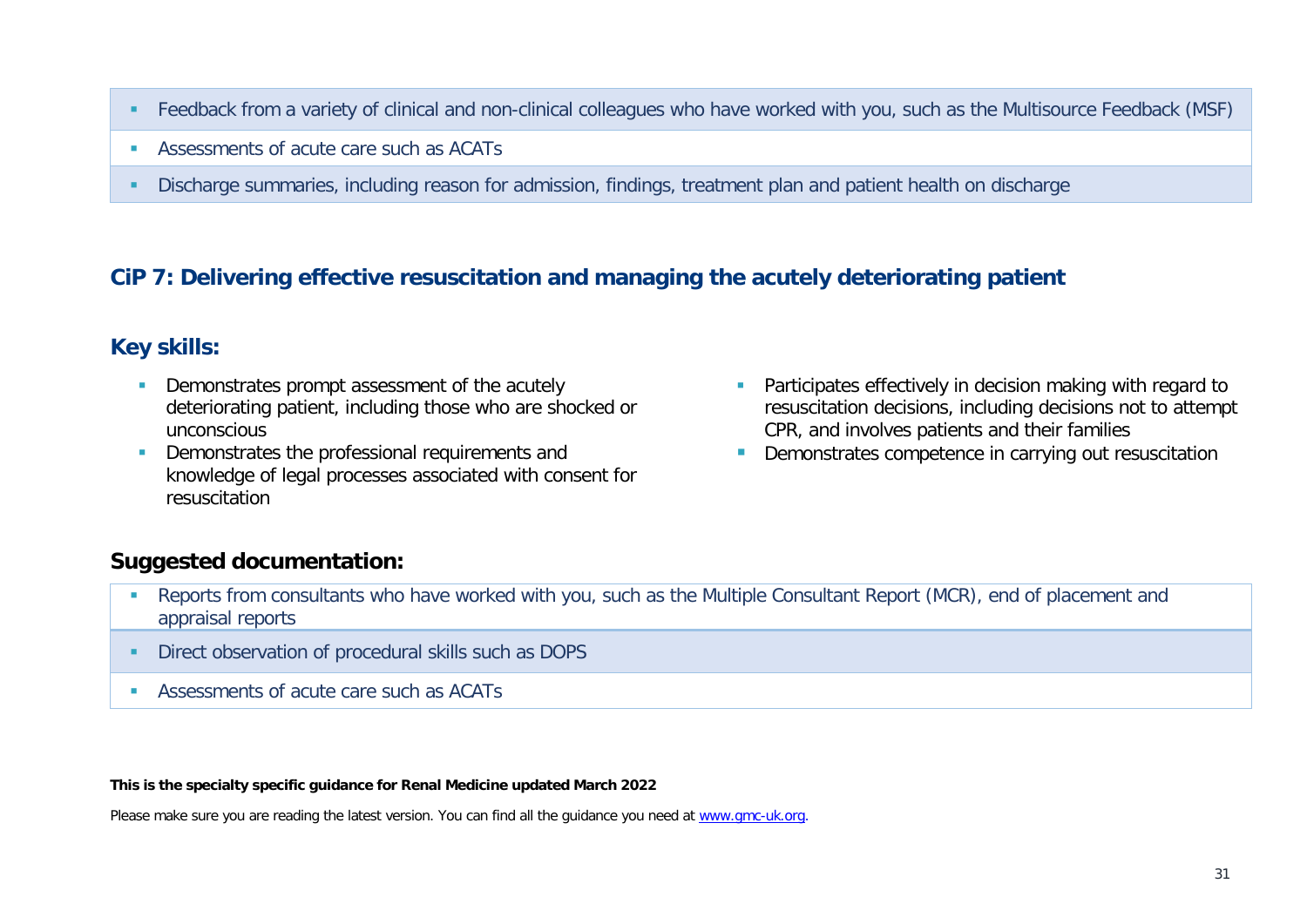- Feedback from a variety of clinical and non-clinical colleagues who have worked with you, such as the Multisource Feedback (MSF)
- Evidence of learning advanced life support techniques such as an ALS certificate
- Record of procedures and clinics undertaken such as a logbook
- **Written reflections on learning and experience**
- **Evidence of simulation**

### **CiP 8: Managing end of life and applying palliative care skills**

### **Key skills:**

- **IDENTIFIELD IDENTIFIELD** Unit I imited reversibility of their medical condition and determines palliative and end of life care needs
- **IDENTIFIEM** Identifies the dying patient and develops an individualised care plan, including anticipatory prescribing at end of life
- **Demonstrates safe and effective use of syringe pumps in** the palliative care population
- Able to manage non complex symptom control including pain
- **Facilitates referrals to specialist palliative care across all** settings
- **Demonstrates effective consultation skills in challenging** circumstances
- **Demonstrates compassionate professional behaviour and** clinical judgement

#### **Suggested documentation:**

**Reports from consultants who have worked with you, such as the Multiple Consultant Report (MCR), end of placement and** appraisal reports

#### **This is the specialty specific guidance for Renal Medicine updated March 2022**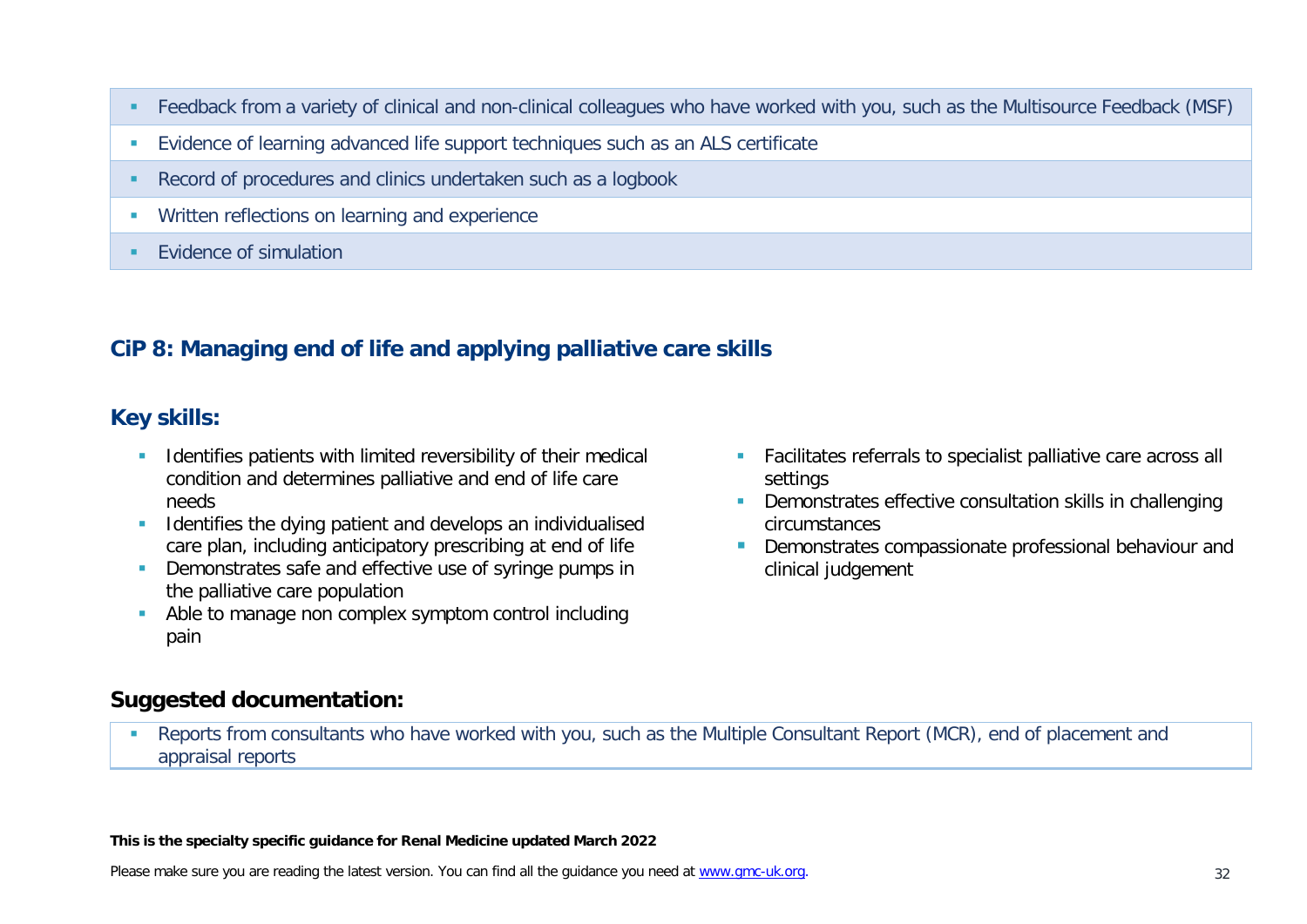- Evidence of a case-based discussion with a consultant to assess professional judgement, such as a CbD
- Assessment of observed clinical skills, attitudes and behaviours, such as a Mini-CEX
- Feedback from a variety of clinical and non-clinical colleagues who have worked with you, such as the Multisource Feedback (MSF)
- **Evidence of regional teaching**
- **Written reflections on learning and experience**

### **Specialty Specific CiPs**

Applicants must demonstrate that they are currently practising at the level of 'entrusted to act independently' in all specialty CiPs. Further detail regarding the descriptors for the key skills in each specialty specific CiP can be found in the [curriculum.](https://www.gmc-uk.org/education/standards-guidance-and-curricula/curricula#T)

## **Specialty CiP 1: Running a Renal ward**

### **Key skills:**

- **-** Demonstrates professional behaviour with regard to patients, carers, colleagues and others
- **-** Delivers patient centred care including shared decision making
- **Demonstrates Clinical Leadership**
- Able to prioritise admissions and ensure safe discharge of patients
- **Takes a relevant patient history including patient** symptoms, concerns, priorities and preferences
- **Performs accurate clinical examinations**

#### **This is the specialty specific guidance for Renal Medicine updated March 2022**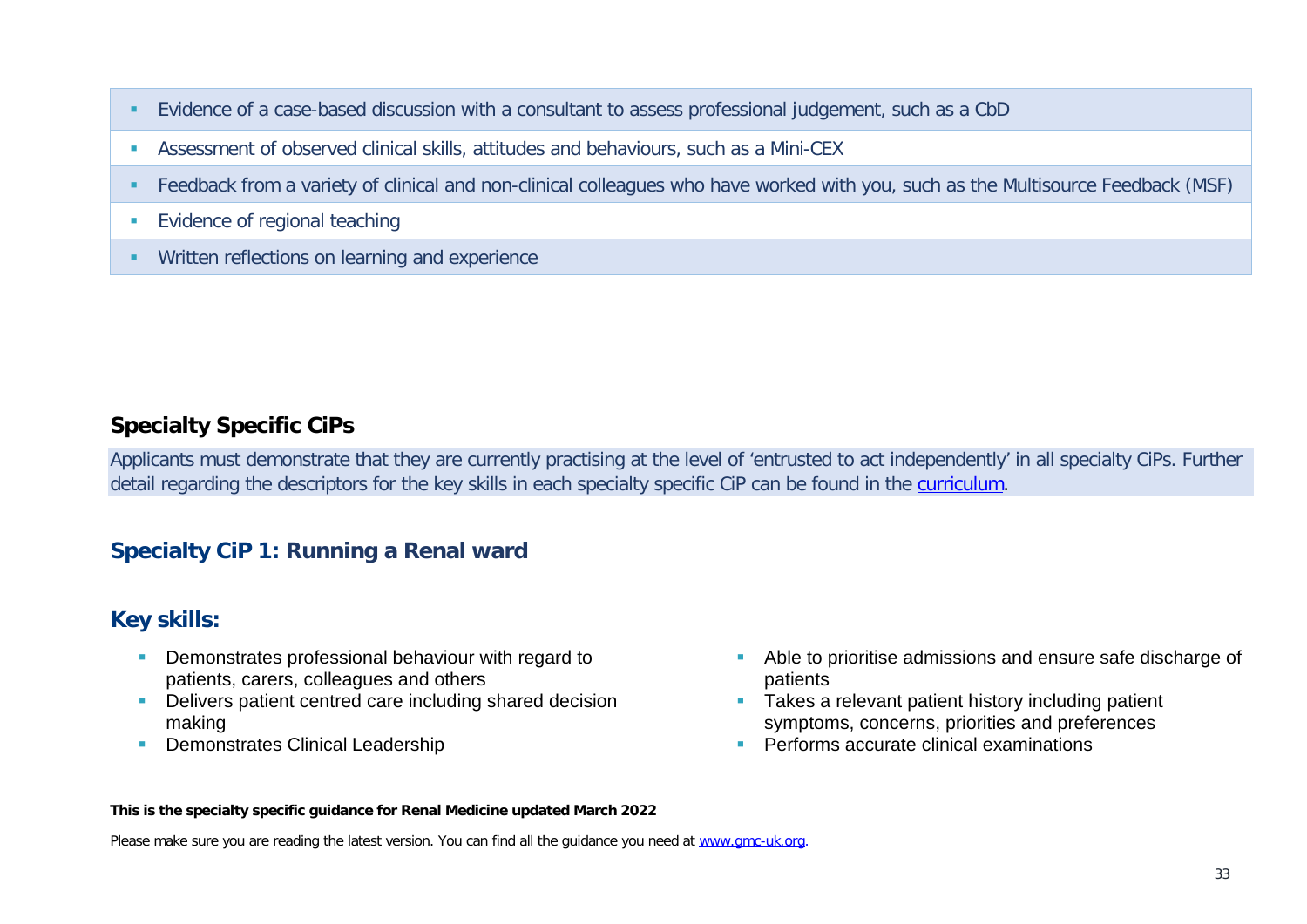- **Formulates an appropriate diagnostic and management** plan, taking into account patient preferences, and the urgency required including provision of urgent dialysis
- **Explains clinical reasoning behind diagnostic and clinical** management decisions to patients/carers/guardians and other colleagues
- **Applies management and team working skills** appropriately, including influencing, negotiating,

continuously re-assessing priorities and effectively managing complex, dynamic situations

- **If Identifies patients with limited reversibility of their medical** conditions and determines palliative and end of life care needs including appropriateness of provision of dialysis
- Demonstrates appropriate and timely liaison with other specialty services when required
- **Demonstrates management of renal problems in inpatients** under the care of other specialties

### **Suggested documentation:**

- **Reports from senior clinical supervisors who have worked with you, such as Educational Supervisors Reports, Multiple Consultant** Reports (MCR) or letters of commendation
- Feedback from a variety of clinical and non-clinical colleagues who have worked with you, for example, in the form of Multisource Feedback (MSF)
- Evidence of a case-based discussion with a consultant to assess professional judgement, such as a CbD
- Assessments of acute care such as ACATs
- Evidence of completion of the European Specialty Examination in Nephrology (ESENeph) or equivalent.
- Direct observation of procedural skills such as DOPS
- Evidence of structured learning events and workplace-based assessments, reflecting the spectrum of skills associated with this CiP and outlined in the 'contents of learning' section of the curriculum (see page 27)

#### **This is the specialty specific guidance for Renal Medicine updated March 2022**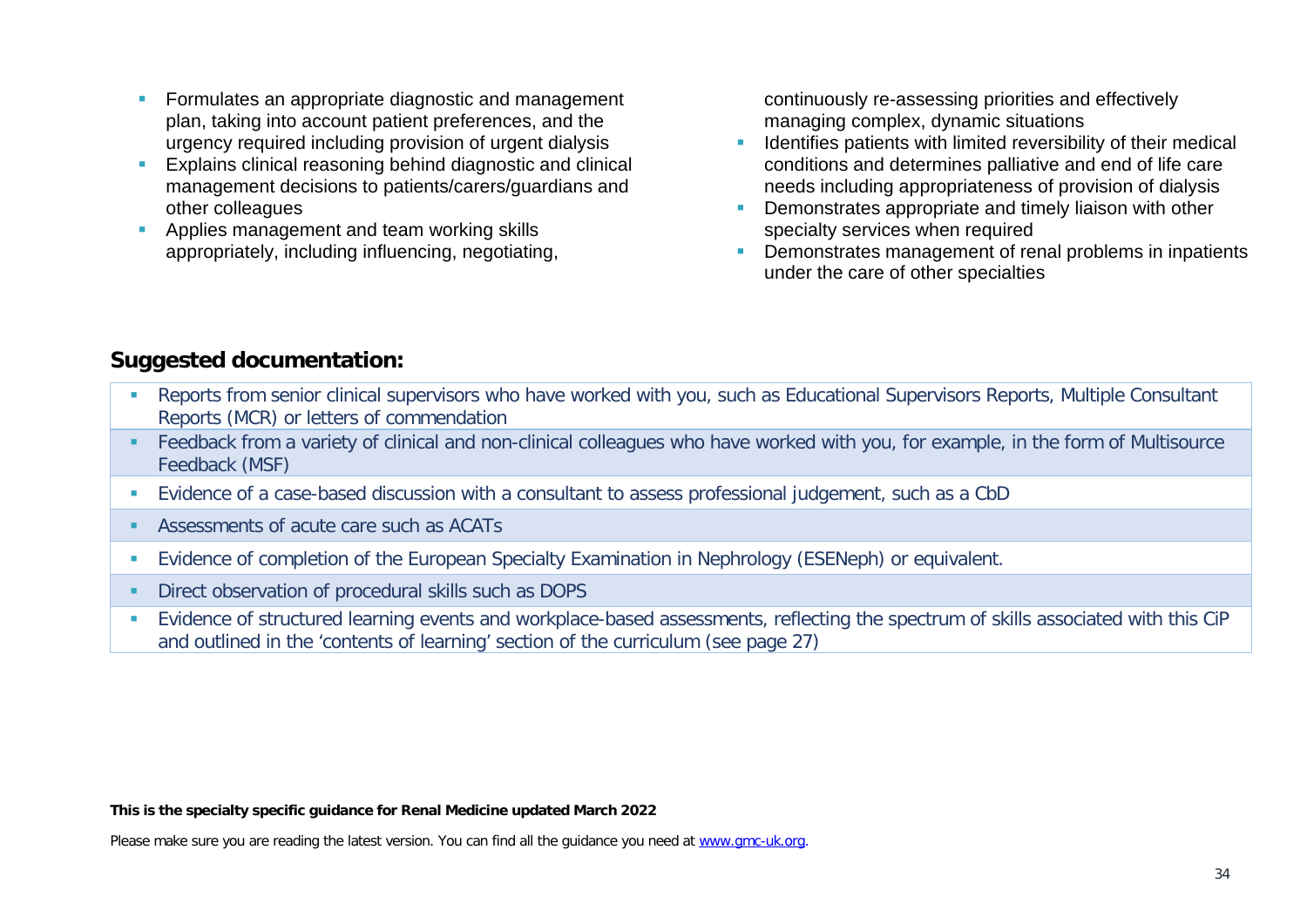### **Specialty CiP 2: Managing haemodialysis and peritoneal dialysis programme**

#### **Key skills:**

- **Demonstrates professional behaviour with regards** patients, carers, colleagues and others
- Delivers patient centred care including shared decision making and shared care
- **Demonstrates effective consultation skills**
- **Formulates an appropriate diagnostic and management** plan, taking into account patient preferences including access for haemodialysis, workup for renal transplant, and end of life care and withdrawal from dialysis
- **Appropriately manages comorbidities in the dialysis unit or** outpatient clinic
- Demonstrated knowledge of management of quality, including audit of dialysis equipment and water quality
- Demonstrates awareness of the quality of patient experience
- Demonstrates appropriate and timely liaison with other specialty services
- Recognises the importance of prompt and accurate information sharing with the primary care team

#### **Suggested documentation:**

- **Reports from senior clinical supervisors who have worked with you, such as Educational Supervisors Reports, Multiple Consultant** Reports (MCR) or letters of commendation
- **Feedback from a variety of clinical and non-clinical colleagues who have worked with you, for example, in the form of Multisource** Feedback (MSF)
- Evidence of a case-based discussion with a consultant to assess professional judgement, such as a CbD
- Assessment of observed clinical skills, attitudes and behaviours, such as a Mini-CEX
- **Reflective notes**

#### **This is the specialty specific guidance for Renal Medicine updated March 2022**

Please make sure you are reading the latest version. You can find all the guidance you need at [www.gmc-uk.org.](http://www.gmc-uk.org/)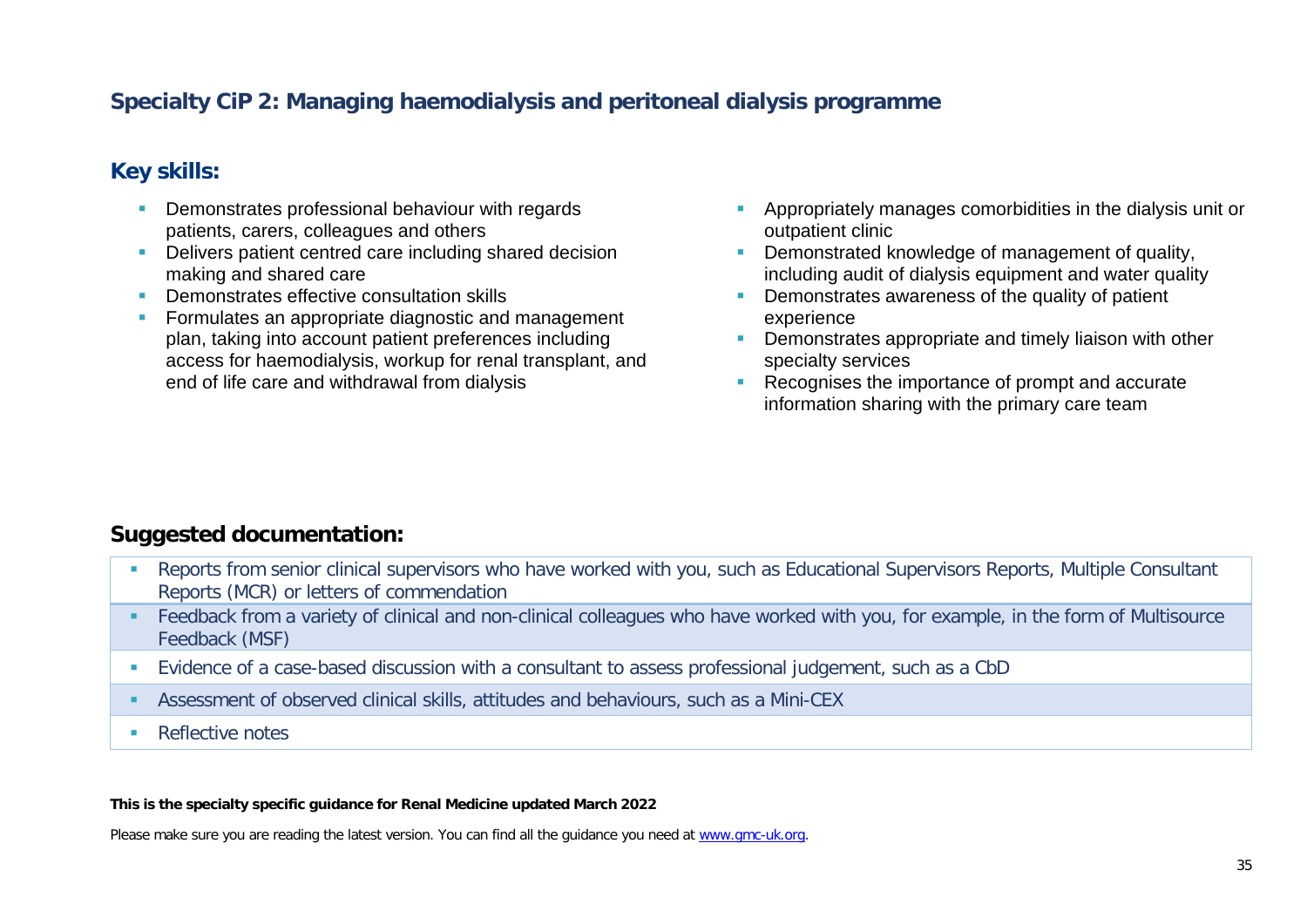- Evidence of completion of the European Specialty Examination in Nephrology (ESENeph) or equivalent.
- **Cutpatient letters**
- Attendance at dialysis course/conference
- Evidence of attendance and contribution to quality assurance meetings for peritoneal dialysis and haemodialysis
- **Evidence of structured learning events and workplace-based assessments, reflecting the spectrum of skills associated with this CiP,** and outlined in the 'contents of learning' section of the curriculum (see page 27)

### **Specialty CiP 3: Running an acute renal referral service**

### **Key skills:**

- **Demonstrates professional behaviour with regard to** patients, carers, colleagues and others
- Delivers patient centred care including shared decision making
- **-** Demonstrates effective consultation skills including 'out of hours' working
- Takes a relevant patient history and accurate clinical examination focused on the referral request and clinical situation.
- Appropriately selects, manages and interprets investigations
- Formulates an appropriate differential diagnosis.
- Formulates an appropriate diagnostic and management plan, taking into account patient preferences, and the urgency required
- **Explains clinical reasoning behind diagnostic and clinical** management decisions to patients/carers/guardians and other colleagues.
- **Demonstrates prompt and accurate information sharing** with relevant professionals after the consultation.

#### **This is the specialty specific guidance for Renal Medicine updated March 2022**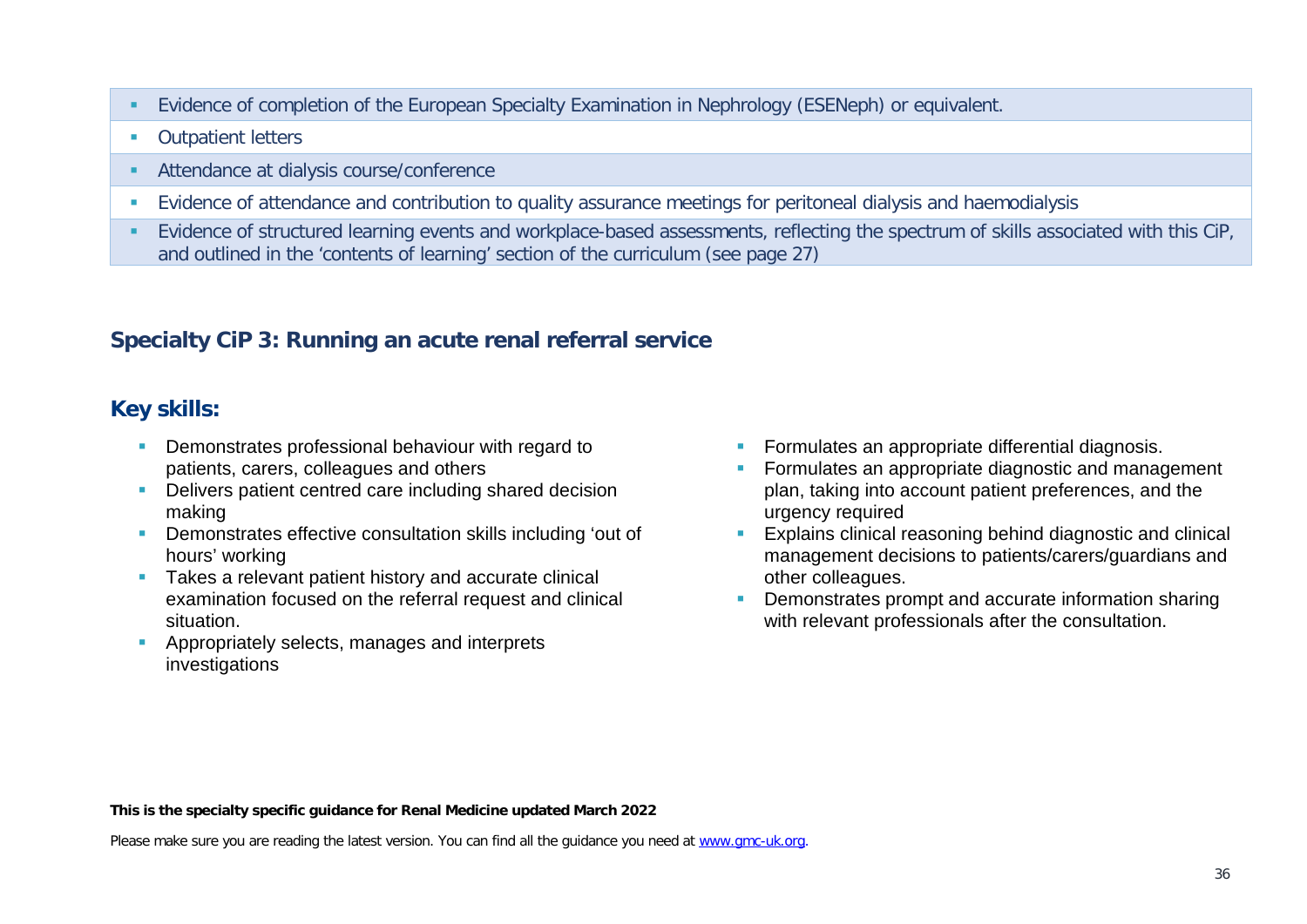- **Reports from senior clinical supervisors who have worked with you, such as Educational Supervisors Reports, Multiple Consultant** Reports (MCR) or letters of commendation
- Feedback from a variety of clinical and non-clinical colleagues who have worked with you, for example, in the form of Multisource Feedback (MSF)
- Evidence of a case-based discussion with a consultant to assess professional judgement, such as a CbD
- Assessments of acute care such as ACATs
- Evidence of completion of the European Specialty Examination in Nephrology (ESENeph) or equivalent.
- **Direct observation of procedural skills such as DOPS**
- **Evidence of structured learning events and workplace-based assessments, reflecting the spectrum of skills associated with this CiP,** and outlined in the 'contents of learning' section of the curriculum (see page 27)

## **Specialty CiP 4: Managing patients with chronic kidney disease (CKD) stages 1-5**

### **Key skills:**

- **Demonstrates professional behaviour with regards** patients, carers, colleagues and others
- Delivers patient centred care including shared decision making and shared care
- **Demonstrates effective consultation skills**
- Able to conduct an outpatient clinic and support management in the community with the multidisciplinary team
- Demonstrates the use of investigations to assess the cause, severity and reversibility of CKD
- **Formulates an appropriate diagnostic and management** plan, taking into account patient preferences including

#### **This is the specialty specific guidance for Renal Medicine updated March 2022**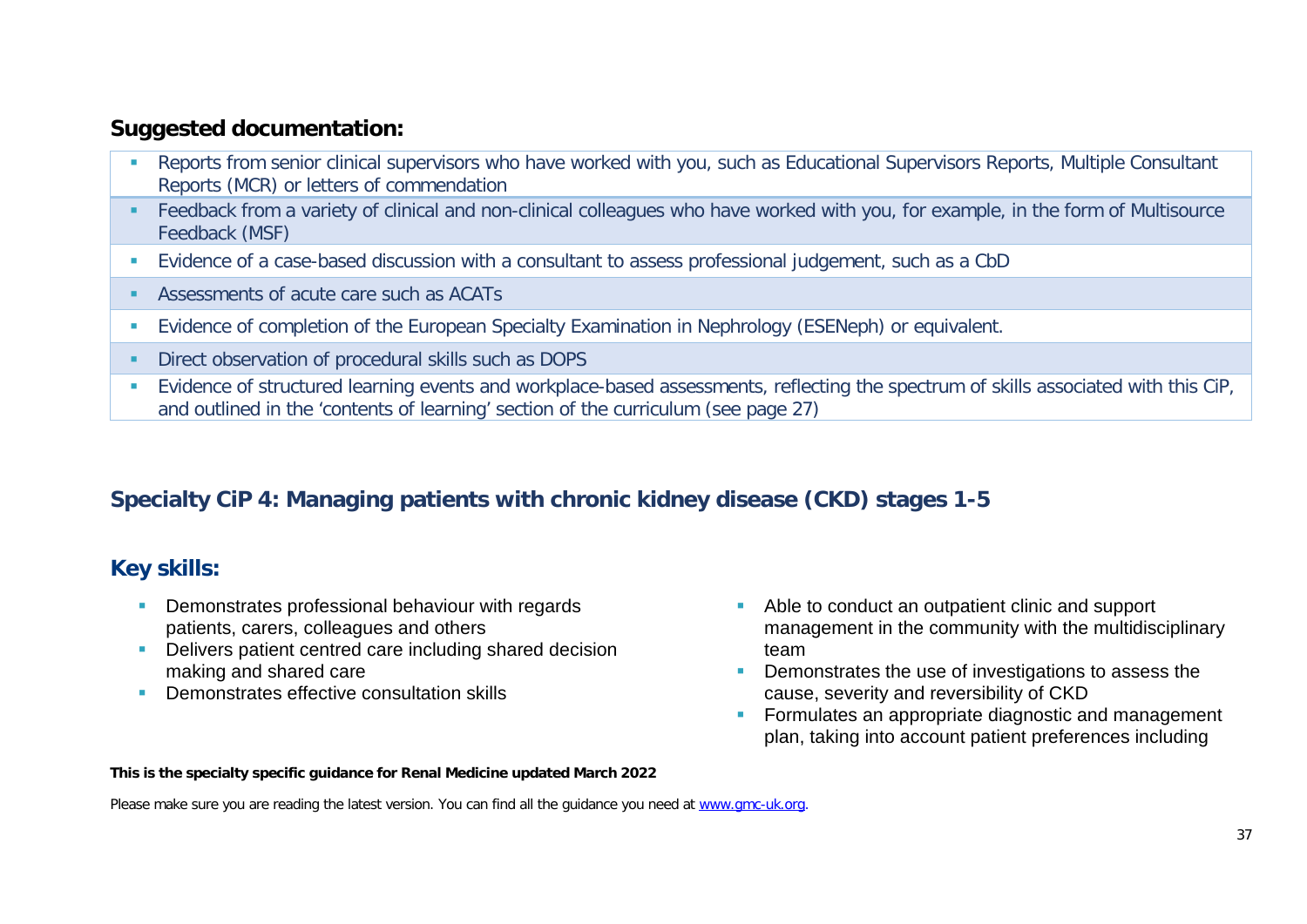access for haemodialysis, preparation for peritoneal dialysis and workup for renal transplant.

- Identifies patients with limited reversibility of their medical condition and discusses maximal conservative management of CKD and end of life care needs as appropriate
- **Appropriately manages comorbidities in the outpatient** clinic
- **Demonstrates awareness of the quality of patient** experience
- **Demonstrates appropriate and timely liaison with other** specialty services including those based in Primary Care

### **Suggested documentation:**

- Assessments of acute care such as ACATs
- Evidence of a case-based discussion with a consultant to assess professional judgement, such as a CbD
- **Direct observation of procedural skills such as DOPS**
- Reports from senior clinical supervisors who have worked with you, such as Educational Supervisors Reports, Multiple Consultant Reports (MCR) or letters of commendation
- Feedback from a variety of clinical and non-clinical colleagues who have worked with you, for example, in the form of Multisource Feedback (MSF)
- Evidence of completion of the European Specialty Examination in Nephrology (ESENeph) or equivalent.
- **EVIDENCE OF Attendance at and involvement in MDTs**
- **Evidence of structured learning events and workplace-based assessments, reflecting the spectrum of skills associated with this CiP,** and outlined in the 'contents of learning' section of the curriculum (see page 27)

#### **This is the specialty specific guidance for Renal Medicine updated March 2022**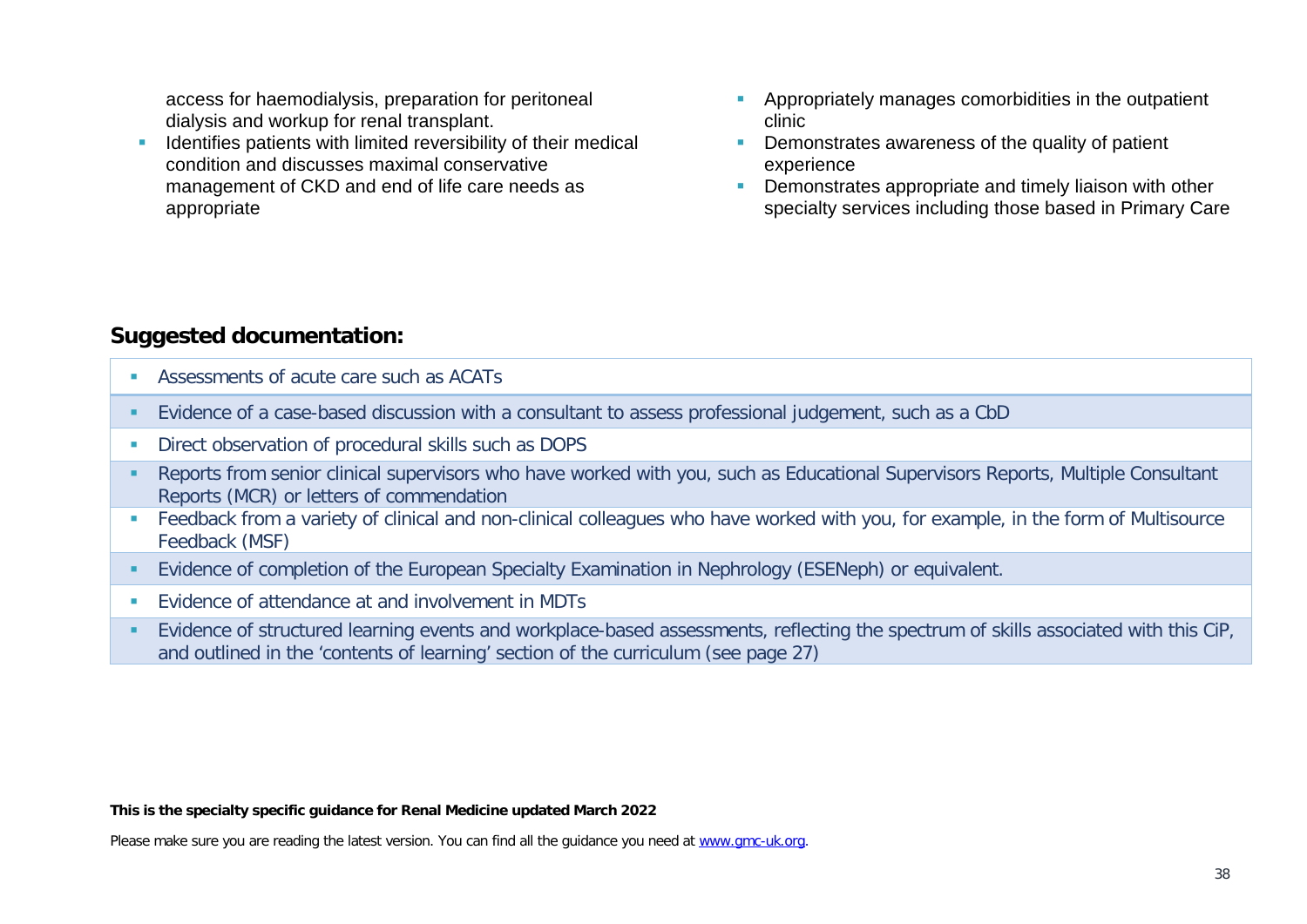## **Specialty CiP 5: Understanding of subspecialty clinical services**

### **Key skills:**

- **Demonstrates professional behaviour with regards** patients, carers, colleagues and others
- Delivers patient centred care including shared decision making
- **Demonstrates effective clinical leadership**
- Demonstrates appropriate and timely liaison with other specialty services when required
- **Demonstrates an understanding of relevant diseases and** their treatments
- Demonstrates an understanding of specific investigations including genetic testing and implications of the results.
- **Demonstrates an understanding of issues surrounding new** therapies, clinic trials and the development of new clinics for specific patient groups
- Demonstrate ability to keep up to date and / or learning from colleagues in other department or units where such a service is in place
- **Demonstrates an understanding of particular needs of** certain groups (e.g. adolescent transition patients)

#### **Suggested documentation:**

- **Assessments of acute care such as ACATs**
- Evidence of a case-based discussion with a consultant to assess professional judgement, such as a CbD
- Reports from consultants who have worked with you, such as the Multiple Consultant Report (MCR)
- Assessment of observed clinical skills, attitudes and behaviours, such as a Mini-CEX
- **Attendance at relevant course/conference**
- **Reflective notes**
- **Cutpatient letters**

#### **This is the specialty specific guidance for Renal Medicine updated March 2022**

Please make sure you are reading the latest version. You can find all the guidance you need at [www.gmc-uk.org.](http://www.gmc-uk.org/)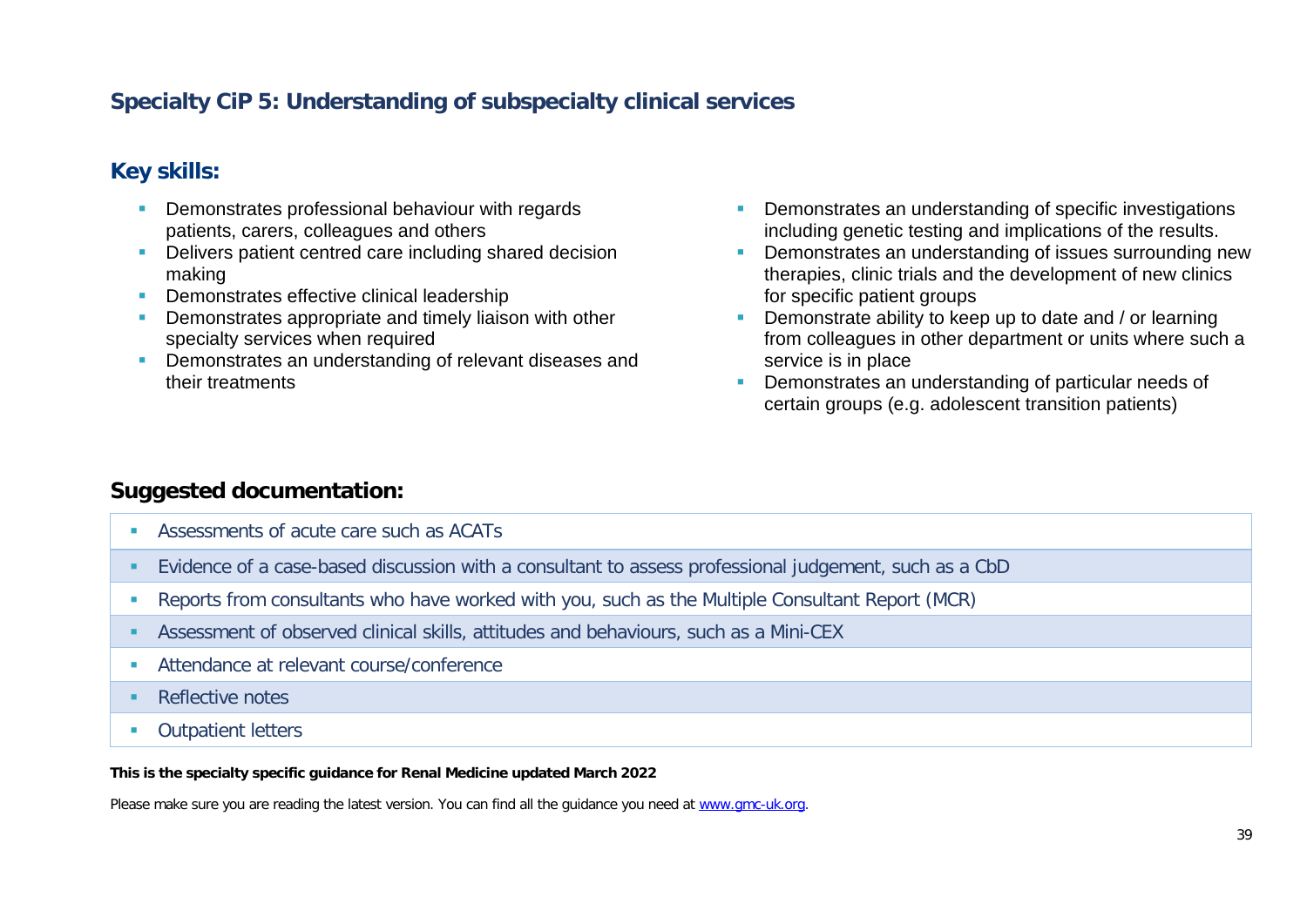- Evidence of completion of the European Specialty Examination in Nephrology (ESENeph) or equivalent.
- **EVIDENCE OF Attendance at and involvement in MDTs**
- Evidence of participation in and contribution to a subspecialty service
- **Evidence of structured learning events and workplace-based assessments, reflecting the spectrum of skills associated with this CiP,** and outlined in the 'contents of learning' section of the curriculum (see page 27)

### **Specialty CiP 6: Managing renal transplant patients**

#### **Key skills:**

- **Demonstrates professional behaviour with regards** patients, carers, colleagues and others
- **•** Delivers patient centred care including shared decision making
- **Demonstrates effective clinical leadership**
- **•** Demonstrates an understanding of the indications for renal transplantation and risk versus benefit
- Demonstrates an understanding of the fundamentals of renal transplantation and ability to assess recipients and transplant doctors
- **•** Demonstrates ability to apply knowledge when caring for acute and chronic transplant recipients including failing renal transplants
- Demonstrates an understanding of live donor assessment
- **Demonstrates appropriate and timely liaison with other** specialty services when required

### **Suggested documentation:**

Assessments of acute care such as ACATs

#### **This is the specialty specific guidance for Renal Medicine updated March 2022**